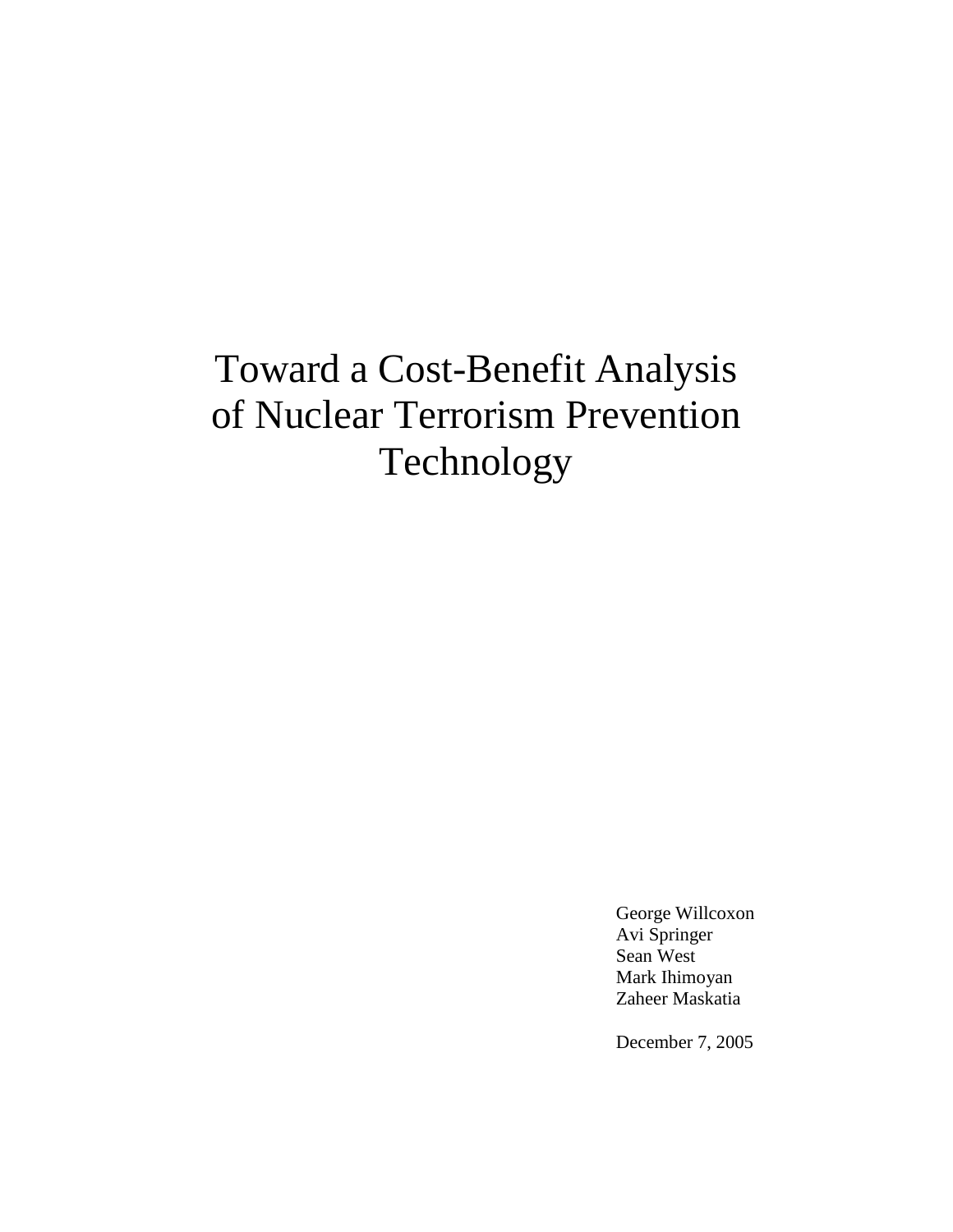| 5. Evaluating Spending Decisions Using EV Estimates: A Cost-Benefit Analysis Approach 26 |  |
|------------------------------------------------------------------------------------------|--|
|                                                                                          |  |
|                                                                                          |  |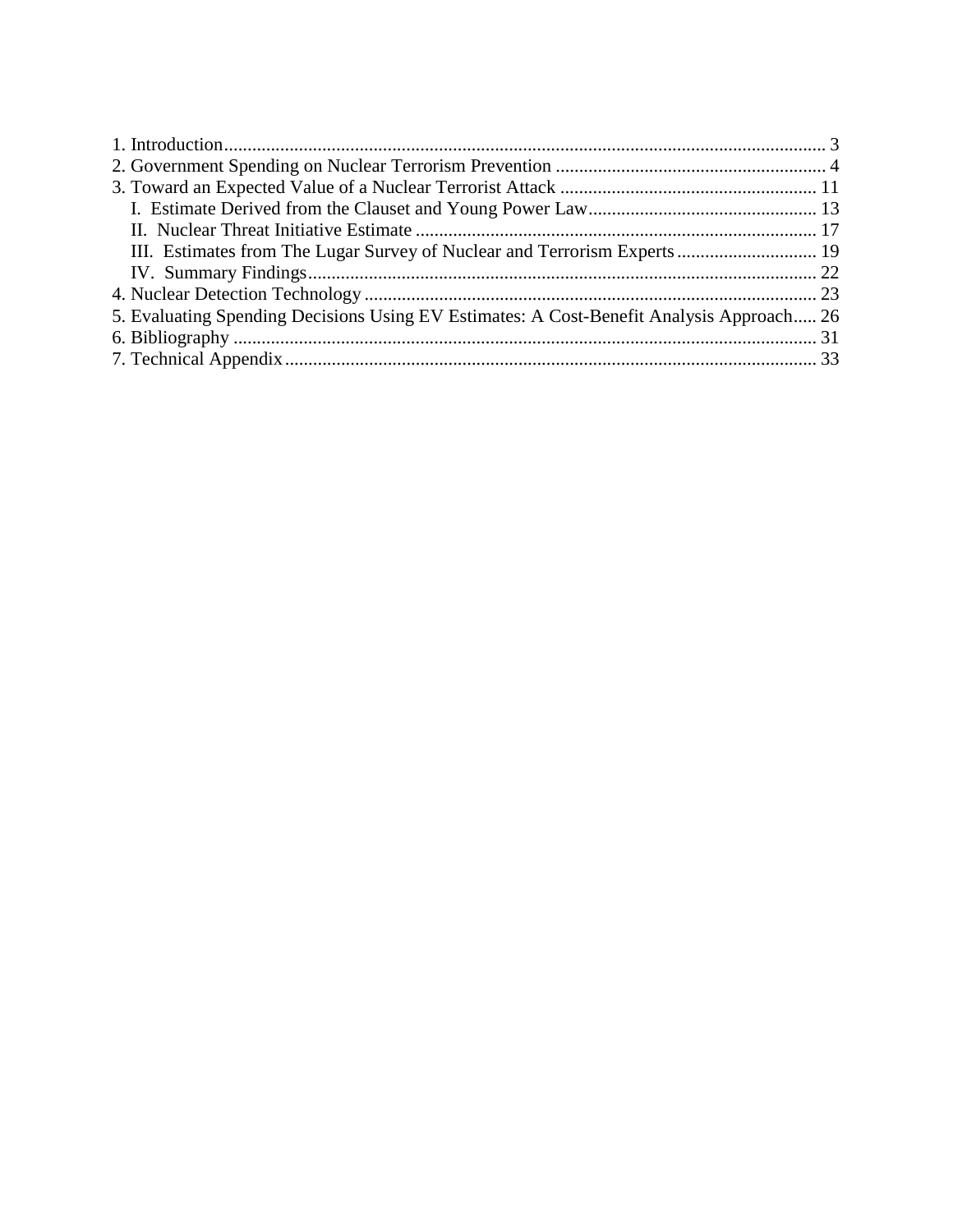### 1. INTRODUCTION

 This report examines issues pertinent to allocating resources to the prevention of nuclear terrorism. We begin the report by describing current spending by the Department of Homeland Security (DHS) on nuclear terrorism prevention. Next, we discuss how various estimates of the probability and cost of a nuclear attack can be used to model the expected value or risk of an attack. We then review some technologies that are currently being developed in the effort to prevent a nuclear attack. Finally, we provide an illustration of how a cost benefit analysis framework can make use of estimates of the expected value of an attack and of the effectiveness of technologies to help inform spending decisions.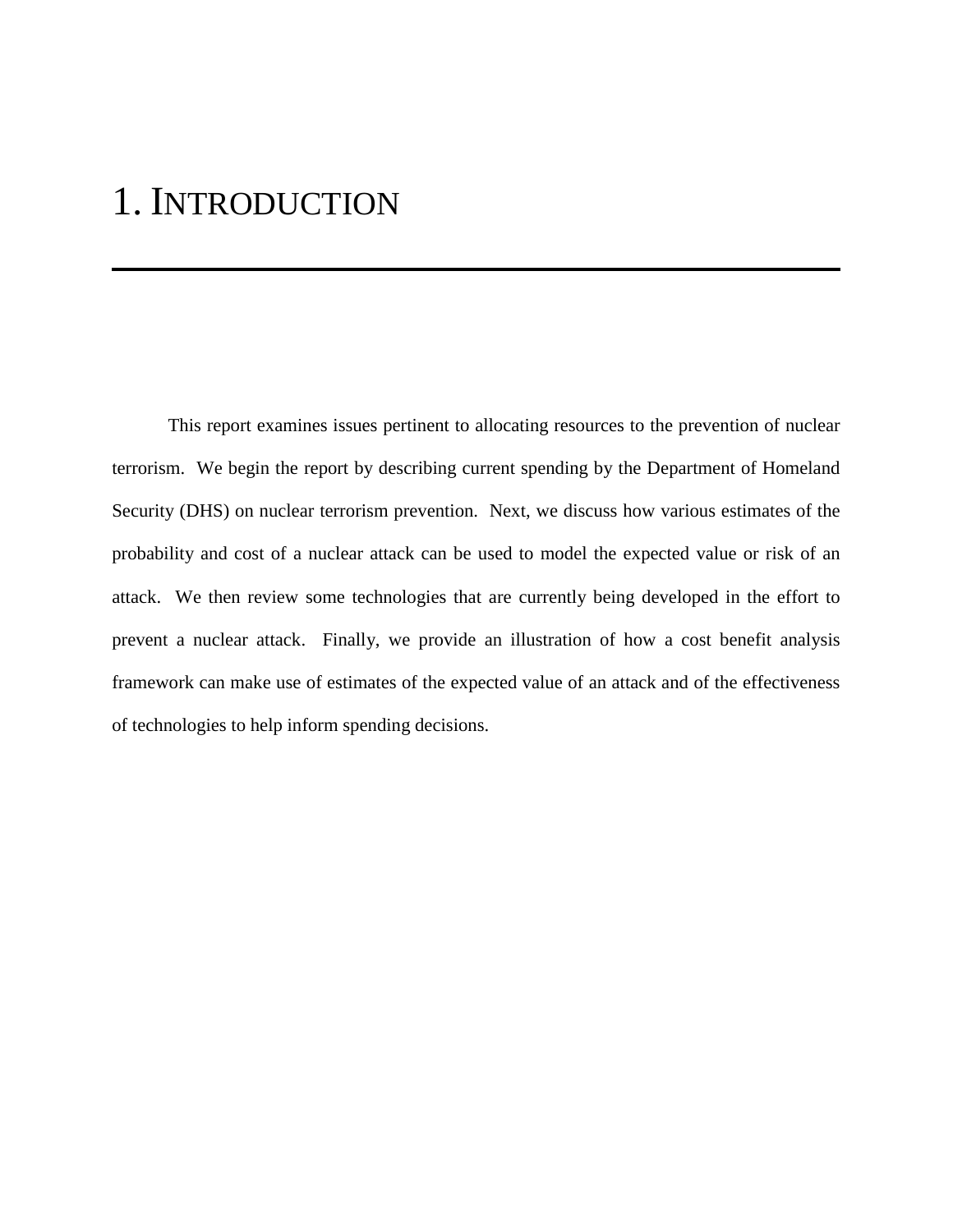## 2. GOVERNMENT SPENDING ON NUCLEAR TERRORISM PREVENTION

Though much of the fight against nuclear terrorism occurs overseas through the efforts of the Department of State (DOS), Department of Defense (DOD), and the Central Intelligence Agency (CIA), the Department of Homeland Security(DHS) is America's "last best chance" from detonating a weapon in a US city.1 DHS is a unique institution because it was built out of other existing departments and agencies thereby creating new and vast bureaucratic demands. Within DHS's mission to "prevent and deter terrorist attacks and protect against and respond to threats and hazards to the nation" comes the obligation to prevent nuclear terrorism.<sup>2</sup> This paper will begin by describing current DHS spending on the prevention of nuclear terrorism and will then explore methods of evaluating the effectiveness of such spending.

 The Department of Homeland Security Fiscal Year 2006 Budget request asked for \$34,152.143 million in discretionary funding. Of this funding, the majority is allocated as follows: 20 percent goes to the US Coast Guard, 16 percent to US Customs and Border Patrol, 14 percent to Transportation Security Administration, and 13 percent to Federal Emergency Management Agency (FEMA). Most significant for nuclear terrorism prevention is the 3 percent set aside for the Science and Technology Directorate. This funding request is an increase of over \$2.2 billion from FY2005, and \$4.2 billion from FY2004.3

<sup>&</sup>lt;sup>1</sup> See *Last Best Chance* Film, Nuclear Threat Initiative, 2005.

<sup>&</sup>lt;sup>2</sup> Department of Homeland Security Strategic Goals, available on <http://www.dhs.gov/dhspublic/interapp/editorial/editorial\_0413.xml>, accessed December 6, 2005.

 $3$  Department of Homeland Security, Budget-in-Brief, Fiscal Year 2006, available on  $<$ 

http://www.dhs.gov/dhspublic/interweb/assetlibrary/Budget\_BIB-FY2006.pdf>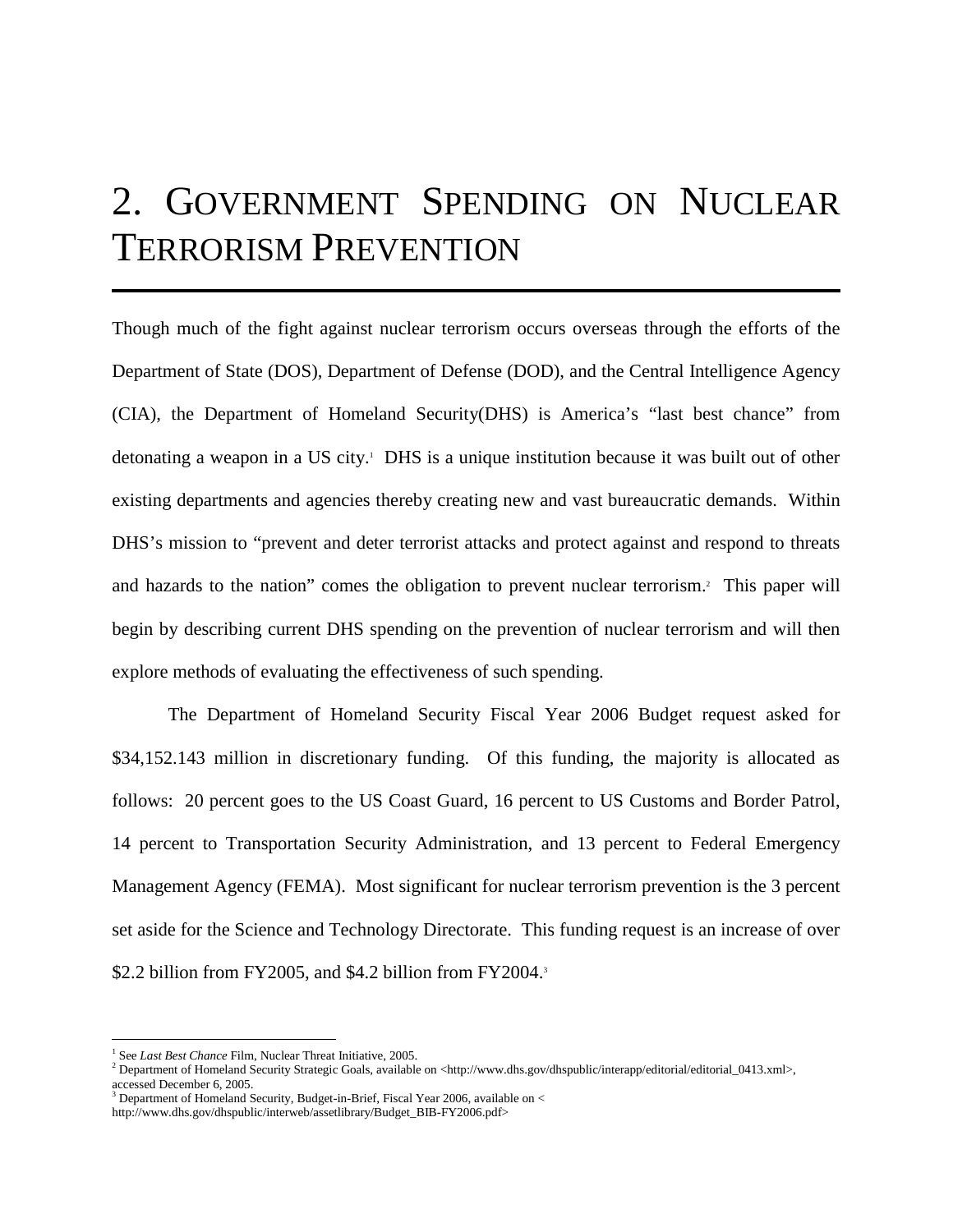Though the focus of this paper is on Department of Homeland Security nuclear prevention funding, it is important to understand that this exists within the context of other nuclear security programs. In particular, the Nunn-Lugar Comprehensive Threat Reduction Program does much to prevent the acquisition of nuclear capabilities by terrorists.<sup>4</sup> Nunn-Lugar was first authorized in 1991, with a budget of \$12 million. The original goal of Nunn-Lugar was to control loose nuclear weapons in Russia and the former Soviet Union from theft—which is only one step away from terrorism. Since then, this program's mandate has expanded to include issues of nuclear weapons and expertise, as well as other weapons of mass destruction. Its budget has also expanded reaching a peak of \$458.100 million in 2000, but has hovered between that high and its current level of \$415.000 million over the last five years.

DHS's spending falls under the 4 DHS branches: Border Protection, Coast Guard, FEMA, and the Science and Technology Directorate. While some budget requests were nuclear specific, often DHS programs cut across all weapons of mass destruction (WMD) or all types of border protection. Where possible, this paper separates out the specific dollar values that are earmarked for nuclear programs; however, this is not always specified by DHS' budget request or Congress' budget appropriation.

The main tool for combating nuclear terrorism is the creation of a Domestic Nuclear Detection Office (DNDO) under the Science and Technology Directorate (STD) of the DHS. This agency is being created across DHS competencies with the mission of securing America from a nuclear or radiological attack. In order to do this, DNDO will create and administer a comprehensive detection system that will target illicit nuclear and radiological materials and weapons as they enter the United States and gather information about attempts and threats. This

<u>.</u>

<sup>4</sup> Nunn-Lugar Report 2005, Office of Senator Dick Lugar, available on <http://lugar.senate.gov/reports/Nunn-Lugar\_Report\_2005.pdf>, accessed December 6, 2005.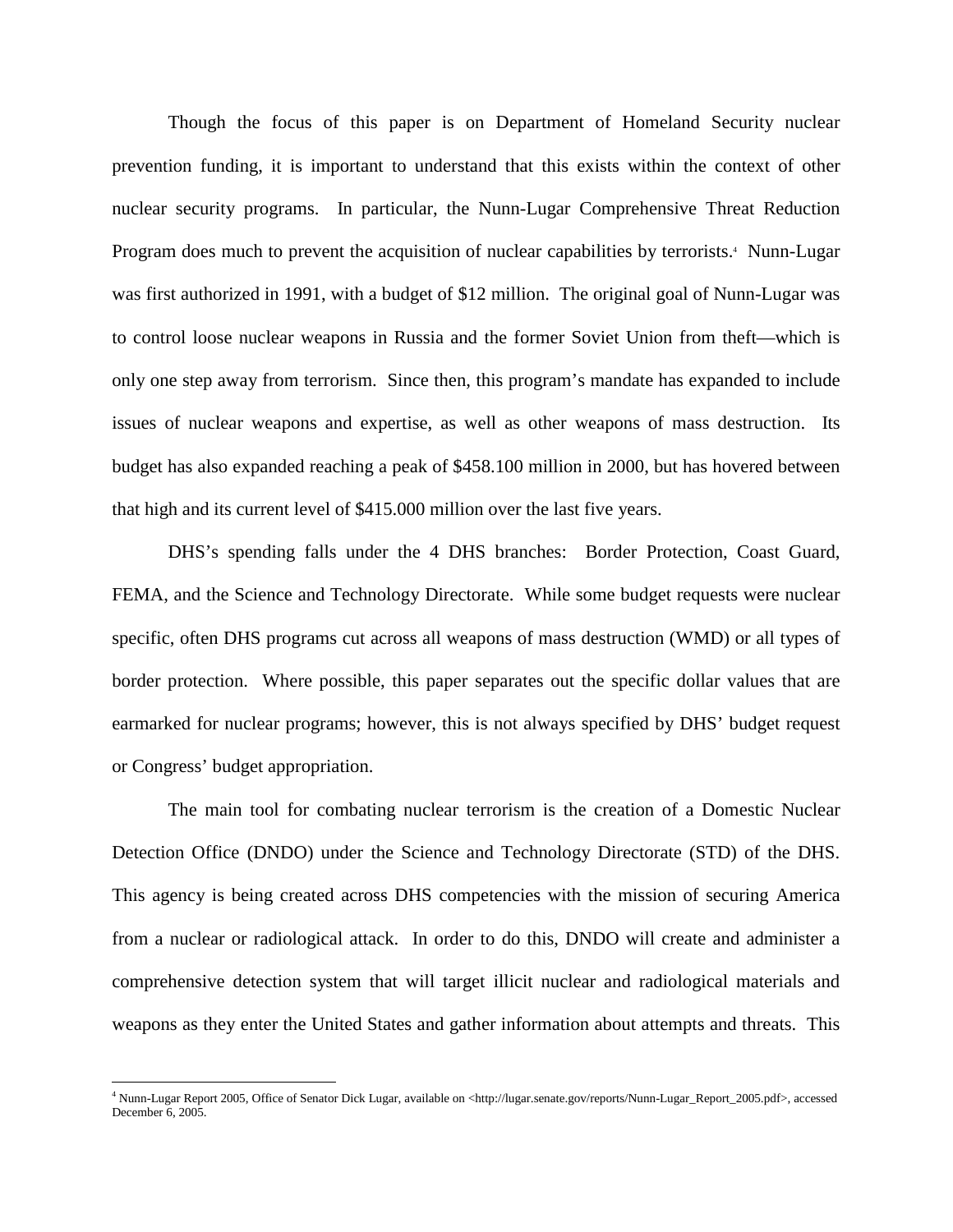office will both deploy available technologies and stimulate new and emerging detection technologies as a part of its general mission. Though positioned within the DHS, the DNDO will have a major interagency component with officials from DHS, Department Of Energy (DOE), DOD, and the FBI on staff and with other coordinating features across other departments. There will also be coordination of government at all levels with the international community as well as private sector regarding detection. For FY2006, DHS requested \$227.314 million.<sup>5</sup> Congress appropriated \$318.014 million in its 2006 budget.<sup>6</sup>

 Under DNDO comes the aforementioned Weapons of Mass Destruction detection system. In order to construct this detection system, DHS requested and received \$125 million under the above DNDO budget. This system is meant to provide a "non-intrusive means of screening trucks and other conveyances for the presence of radiological materials."7 This system would set up protective machinery that would detect various types of radiation at ports of entry into the United States. Further, \$81 million of the DNDO funding has been allocated for nuclear detection research and development activities. This will supplement the separate Cargo Screening Initiative, for which DHS requested an additional \$138.800 million to pre-screen cargo for security before it is sent to America.

Further, also coordinated under DNDO but administered through the Coast Guard is \$7 million for better Radiological and Nuclear detection. This will enhance the abilities of the Maritime Safety and Security Teams to detect these materials in multiple locations. Further, it provides funding to place emission sensors on cutter fleets for better detection of threatening

<sup>&</sup>lt;sup>5</sup> All above information from DHS budget request.

 $6$  Note: This, as with all other references to Congress' 2006 Homeland Security appropriation are from: H. R. 2360,  $109<sup>th</sup>$  US Congress, "An Act Making Appropriations for the Department of Homeland Security for the Fiscal Year ending September 30, 2006 and for other purposes," Public Law as of October  $18<sup>th</sup>$ , 2005.

DHS Budget-in-Brief.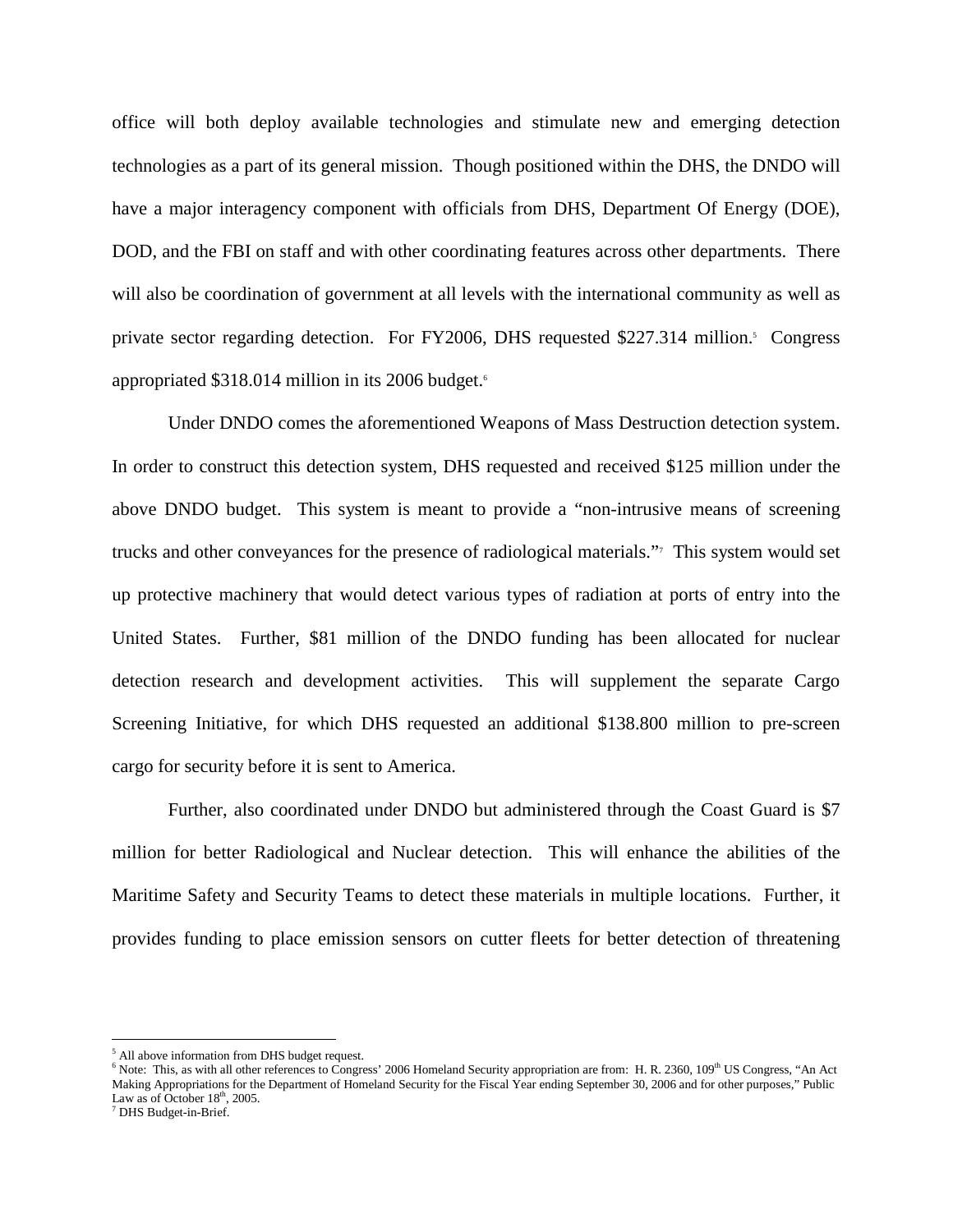ships. Moreover, funds will be used for training and development that will enhance the ability to detect and respond to these threats.

Other DHS initiatives include a requested Radiological/Nuclear Countermeasures Test and Evaluation Complex at the Nevada Test Site. This initiative will comprise a set-up of the highest-level sensors, as well as research into these sensors, that will allow for the evaluation of response performance to specific threats. DHS set aside \$9 million for this facility. Also, \$5 million has been set aside for the Nuclear Incident Response Team under FEMA. This will be DHS and DOE's first line of response and will be able to assess and manage needs in the event of any incident. The funding will help with training and preparedness.

This Nuclear Incident Response Team (NIRT) should be put in the full-context of federal government expenditures. The majority of NIRT is funded under the DOE, which requested \$118.800 million for this program in FY2006—nearly a 10% increase from FY2005. This team would be a central point of contact in the event of a nuclear incident in which the DOE's expertise is required. Under NIRT is the Nuclear Emergency Support Team (NEST), for which \$77.200 million of the above budget was requested in FY2006.<sup>8</sup> NEST trains scientists for an event where they would need to locate and perform tests on a suspected nuclear device.

The DHS is pursuing an aggressive track of increased funding in FY2006. It is taking an active roll in the prevention of nuclear terrorism; however, its funding for specific programs is still, in total, less than that of Nunn-Lugar. While the total funding of nuclear programs is nearly \$340 million, this is still only 1 percent of the DHS overall budget.

<u>.</u>

<sup>&</sup>lt;sup>8</sup> "Budget Highlights: Department of Energy FY2006 Congressional Budget Request", Office of Management, Budget and Evaluation, Department of Energy, February 2003, pg. 29, available on < http://www.mbe.doe.gov/budget/06budget/Content/Highlights/06\_highlights.pdf>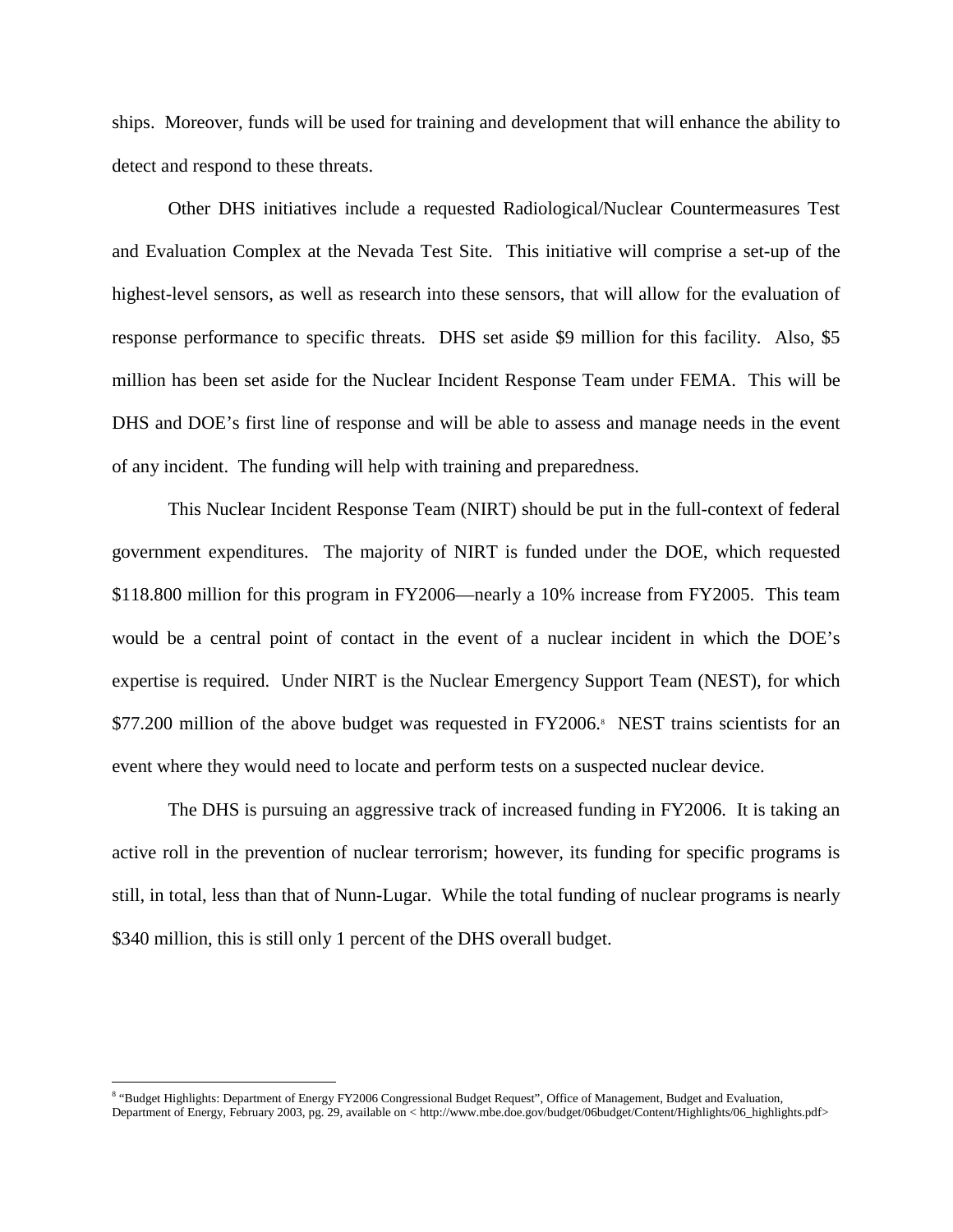### DHS Nuclear Spending by Program

| Program                                   | Dollar Value       |
|-------------------------------------------|--------------------|
| <b>Domestic Nuclear Detection Office</b>  | \$318.014 million  |
| Of which: WMD Detection System            | \$125.000 million  |
| <b>Research and Development</b>           | \$81.000 million   |
| Other                                     | \$112.014 million  |
| <b>Coast Guard Rad-Nuc Detection</b>      | \$7.000 million    |
| Rad-Nuc Countermeasures Test/Eval Complex | \$9.000 million    |
| Nuclear Incident Response Team            | $$5.000$ million   |
| Total:                                    | $$339.014$ million |
| Other DHS:                                |                    |
| Cargo Screening                           | $$138.000$ million |
| Checked Baggage Explosives Detection      | \$45,000 million   |
| Nunn-Lugar                                | \$415.000 million  |
| Nuclear Incident Response Team            | \$118.800 million  |
| Of which: Nuclear Emergency Support Team  | \$77.200 million   |
|                                           |                    |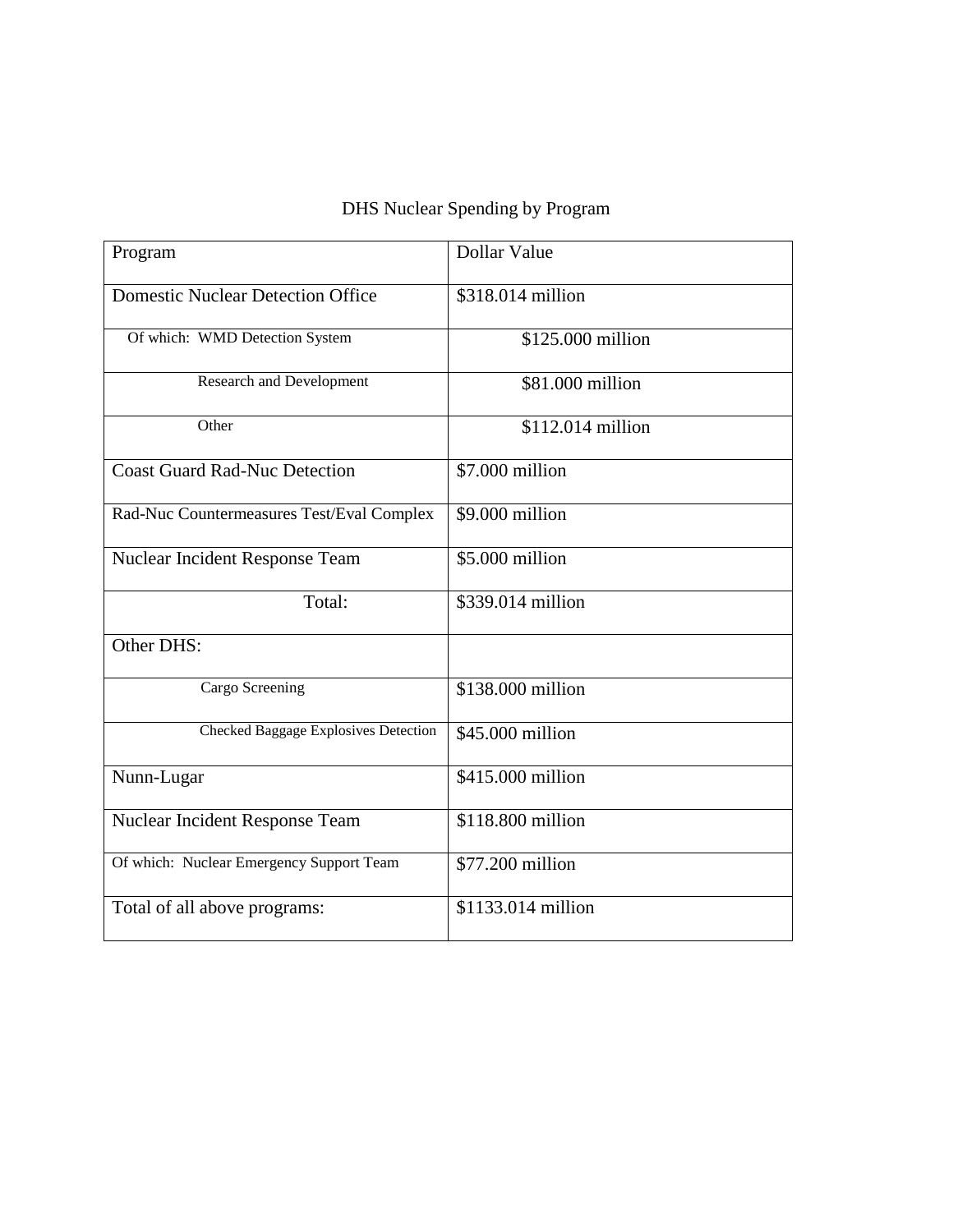### Nunn-Lugar Funding by Year<sup>9</sup>

| 1992 | \$12.900 million  |
|------|-------------------|
| 1993 | \$246.300 million |
| 1994 | \$592.700 million |
| 1995 | \$380.000 million |
| 1996 | \$295.000 million |
| 1997 | \$363.600 million |
| 1998 | \$381.500 million |
| 1999 | \$440.400 million |
| 2000 | \$458.100 million |
| 2001 | \$442.400 million |
| 2002 | \$400.000 million |
| 2003 | \$416.000 million |
| 2004 | \$450.800 million |
| 2005 | \$409.200 million |
| 2006 | \$415.000 million |
|      |                   |

<sup>&</sup>lt;sup>9</sup> See Nunn-Lugar note above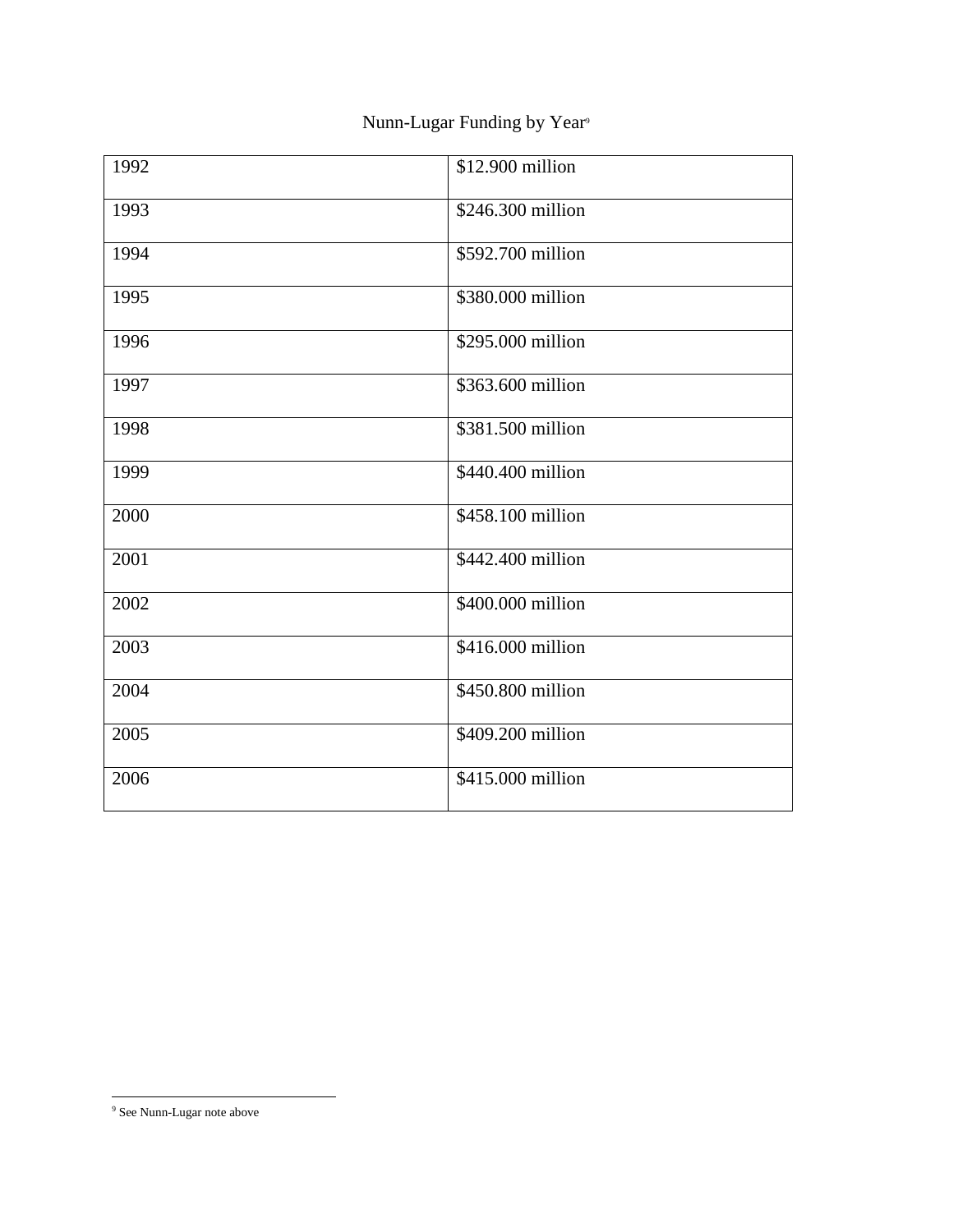Department of Homeland Security Funding Organization

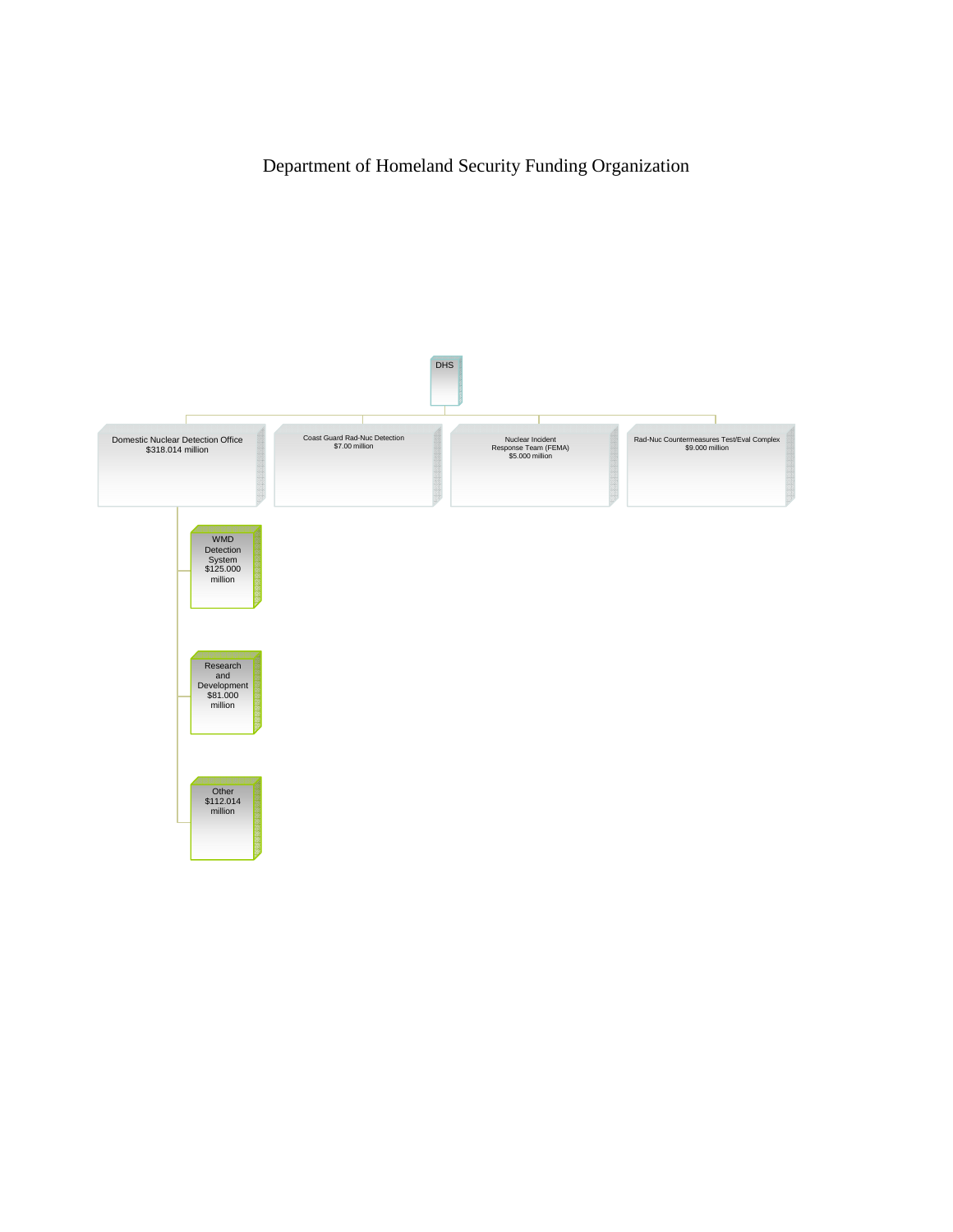## 3. TOWARD AN EXPECTED VALUE OF A NUCLEAR TERRORIST ATTACK

One key piece in determining the correct level of funding to prevent a nuclear terrorist attack is to find the expected value  $(EV)$  of an attack.<sup>10</sup> For our purposes, the expected value is the amount of money you would pay to indemnify yourself against the damages of an attack.11 The expected value is the product of the probability of an outcome and the expected monetary consequences of that outcome. For a nuclear attack, this would be:

 $EV = P(Nuclear Attack) * Cost_{Nuclear Attack}$ 

Often, the expected value is simply called the "risk." One more piece of information will give us a rough estimate of the per year expected value: the number of years until we expect to see an attack.12

In order to determine the expected value of a nuclear terrorist attack, we must discover two variables—the probability of such an attack, and the expected damage from such an attack neither of which is easily determined. Even the rough estimates described below incorporate much uncertainty; to capture this uncertainty we have run probabilistic models of the variables in the expected value formulas. Our results are therefore in 95 percent confidence intervals, rather than point estimates.

<sup>&</sup>lt;sup>10</sup> Throughout this paper we will use the technical term "expected value," rather then the more intuitive term "expected cost."

<sup>&</sup>lt;sup>11</sup> Assuming, for the sake of argument, that the technology or strategy reduced the EV of an attack by the exact amount invested in that technology. This assumption is unlikely to hold in the real world and we will relax it in our analysis in Section 5.

<sup>&</sup>lt;sup>12</sup> This formula is an admittedly crude estimation of the per year costs. For instance, the probability of a nuclear attack in a particular year will depend on whether or not an attack has occurred in the previous years. Secondly, because the probability of an attack increases with each nonattack year that passes, there is incentive to "front load" your investment into the earlier years. Yet our model does give estimates for the average EV over the estimated timeframe until we expect to see an attack. Even with these limitations, our findings are useful. Certainly they are more useful than no findings at all: using the following data sources to estimate an EV is completely novel.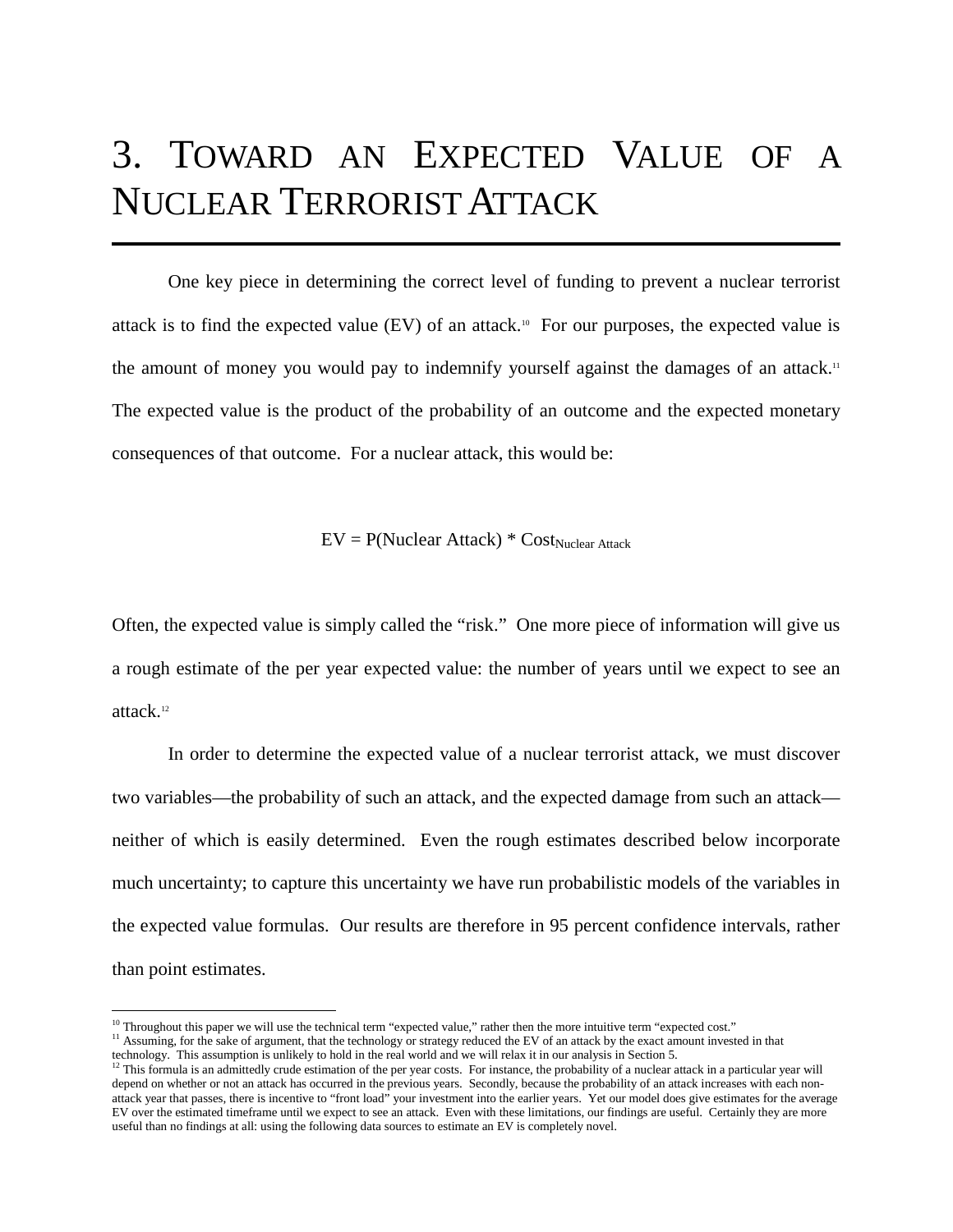We found three sources for the probability of a nuclear terrorist attack. In 2004, Senator Richard Lugar surveyed roughly 80 terrorism and nuclear experts, and has a useful distribution of their predictions of nuclear attacks within 5 and 10 years. Second, the Nuclear Threat Initiative, led by former Senator Sam Nunn, has ventured a prediction of an attack on US soil within 10 years. Finally, we use a recently published article modeling the frequency and severity of terrorist attacks since 1968 to extrapolate the probability of a nuclear terrorist attack. All of these probabilities have significant—perhaps even fatal—shortcomings; however, we feel strongly that having little information is better than having no information at all, particularly when it comes to our risk of a nuclear terrorist attack.

To model the economic damage of the attack, we relied on three sources to bound our predictions. The recent damage to New Orleans from Hurricane Katrina serves, unfortunately, as a good starting point. A nuclear attack will likely have greater, more complex, and more permanent damage than Hurricane Katrina, but the damage serves as an appropriate baseline estimate of the destruction of a city, roughly \$150 billion. Second, the Department of Homeland Security has estimated that damage from nuclear terrorism will reach "hundreds of billions of dollars." Finally, a report from Abt Associates has determined that a nuclear terrorist attack at a major port facility would cause between \$150 billion and \$700 billion in direct damage.13 We think the likeliest range of estimates to be between \$250 billion and \$1 trillion, with any amount within that range equally likely to obtain. We have specifically excluded the higher order, macroeconomic effects of an attack (e.g. currency devaluation, worldwide depression) from our model because of the difficulties in determining those effects.

<u>.</u>

<sup>&</sup>lt;sup>13</sup> Clark C. Abt, "The Economic Impact of Nuclear Terrorist Attacks on Freight Transport Systems in an Age of Seaport Vulnerability," Prepared for DOT, April 2003. Available at: http://www.abtassociates.com/reports/ES-Economic\_Impact\_of\_Nuclear\_Terrorist\_Attacks.pdf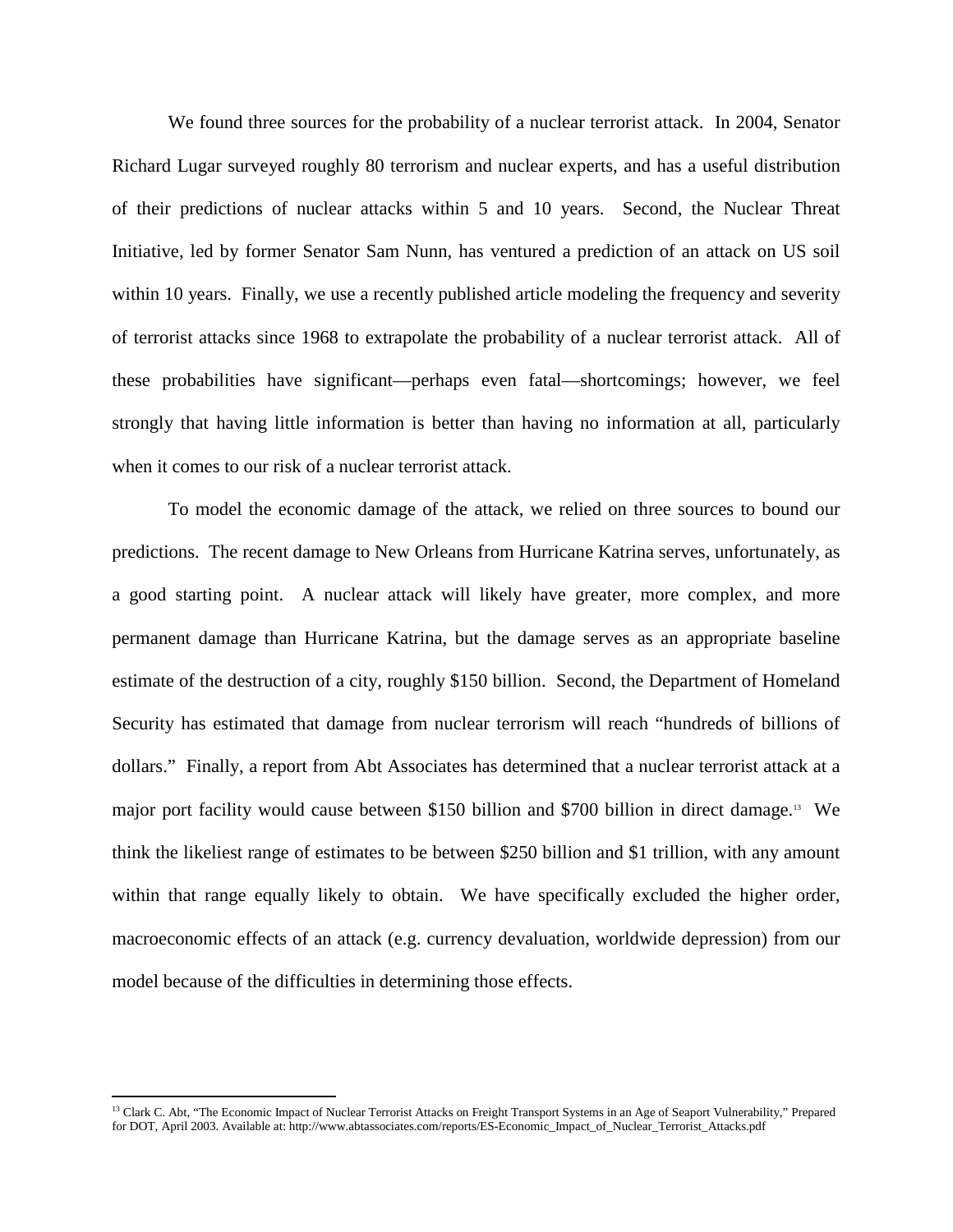#### **I. ESTIMATE DERIVED FROM THE CLAUSET AND YOUNG POWER LAW**

Earlier this year, two researchers at the University of New Mexico discovered that, since 1968 (when collection of data began), the frequency and severity of terrorist attacks have followed a power law.14 This relationship means that as the number of casualties of an attack increases, the average frequency (or average likelihood) of an attack that size decreases by a power of ten. Clauset and Young analyzed the Memorial Institute for the Prevention of Terrorism/RAND database, which is considered the largest and best maintained collection of terrorist data. The general equation for this power relationship is:

$$
P(X=x) = X^{\wedge}(-\alpha)
$$

Where alpha is the "power index." Parsing the data, they find a (cumulative) power index for terrorist attacks in G7 countries of 1.7. Thus, for G7 countries, the frequency of a terrorist attack of x number of casualties is given by the equation:

$$
P(X=x) = X^{\wedge}(-1.7)
$$

This finding is quite remarkable and very useful. Using this formula, we should be able to predict, on average, how often various-sized attacks should occur. This discovery could have profound implications on counter-terrorism budgeting, planning, priorities, and strategies.

However, extrapolating future events from this explicitly historical model requires several assumptions, all of which are problematic. First, the model implicitly assumes that states will continue to be as successful (or unsuccessful) at preventing terrorism as they have been in

<sup>&</sup>lt;sup>14</sup> Clauset and Young. "Scale Invariance in Global Terrorism." arXiv:physics/0502014 v2 1 May 2005.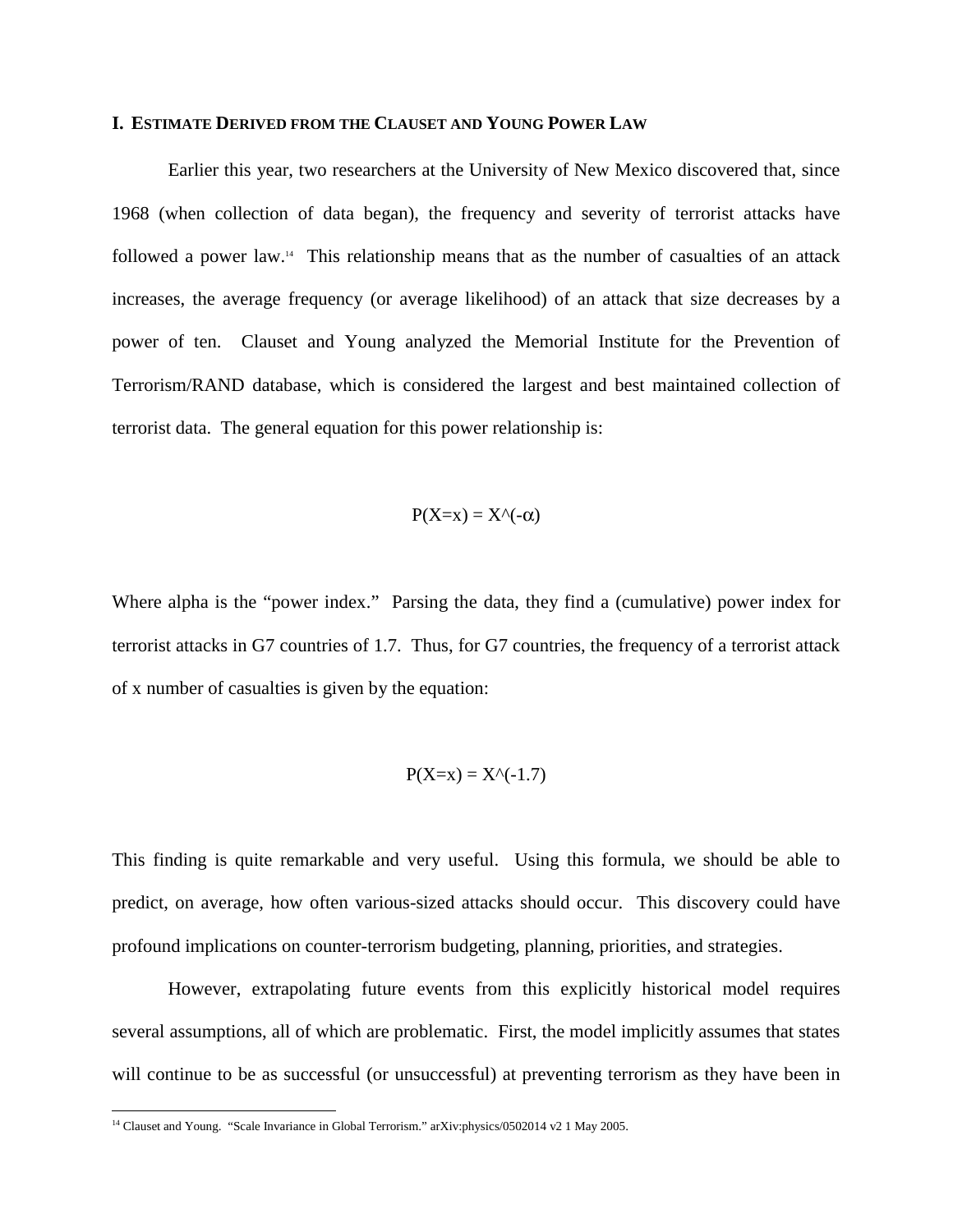the past. Conversely, the model assumes that terrorists will continue to attack at their historical frequency. This assumption is particularly worrisome, since Clauset and Young find that the rate of attacks is slowly increasing. Incorporating this trend into the model is beyond our level of statistical expertise. For the purposes here—estimating the EV to help guide DHS spending—we feel that the above model is still useful.

Extrapolating to nuclear-sized attacks brings additional problems. Power laws tend to decay, becoming less predictive as events move to higher orders of magnitude. (The researchers have assured us through email that we can still use the power law to find the frequency of an attack with casualties around 200,000. An attack of this size would, almost by definition, be a nuclear attack.) WMD terrorist attacks, though rare since 1968, still follow the power law; however, because nuclear terrorist attacks have not occurred and are therefore absent from the historical dataset, extreme caution should be used when making decisions using this model.

Taking the above power equation and applying basic calculus shows that the power law equation of *any particular level of casualties or greater casualties* in G7 countries is given by:

$$
P(X>x) = X^{\wedge}(-0.7)
$$

Among the several indices the researchers found, this 0.7 index is the lowest. Other indices were found for: non-G7 countries, various modes of attacks, and pre- and post-1998. The highest power index involving the United States was 1.0.15 (This 1.0 index specifically models the frequency-severity distribution of *global* attacks since 1998.) To build uncertainty into the estimation of the power index for use in predicting some future nuclear terrorist attack, we have

<sup>&</sup>lt;sup>15</sup> While the index for non-G7 countries was 2.5, this universe of attacks does not include the United States, so we dismissed it.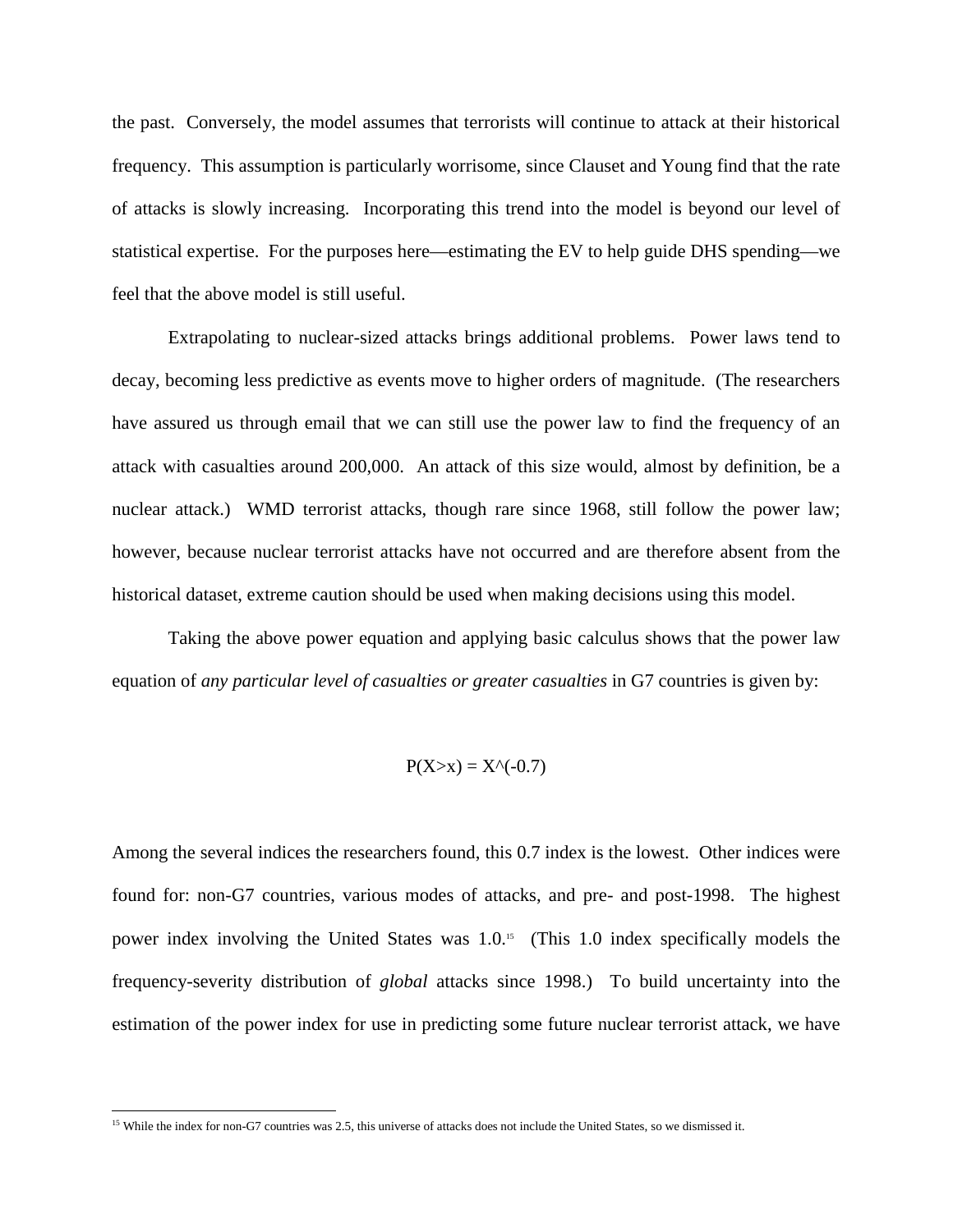taken 0.7 and 1.0 to be the outer limits of possible power indices for attacks on G7 countries (rather than taking the G7 number alone).

We ran a Monte Carlo simulation in Crystal Ball to model the expected value of an attack, divided by the number of years until that attack (i.e. roughly the minimum amount needed to be spent, per year, to indemnify against the risk of a nuclear terrorist attack—assuming, for the sake of argument, that each dollar spent reduces the EV by one dollar). Our assumptions in that model are:

- 1. A power index between the bounds found by Clauset and Young (0.7 and 1.0), clustered around the mean.
- 2. Casualties between 100,000 and 300,000; but with 200,000 being the most likely.
- 3. Cost between \$250 billion and \$1 trillion, with an equal likelihood of any number in that range.

Unfortunately, this model suggests even small changes in the power index yield large variation in the expected frequency of nuclear terrorist attacks. Hence, the resulting 95 percent confidence range is remarkably broad. However, we still feel that even this raw information would be useful to policy makers, at least as part of general due diligence. This estimation is, in any event, completely novel. The statistical details of our modeling can be found in the appendix.

The results are summarized in the table below. We divided the expected value of the attack by the average number of years until we expect to see an attack, in order to determine what level of yearly budgetary funding would be appropriate.<sup>16</sup> For the sake of clarity, we have not discounted for time.

<sup>&</sup>lt;sup>16</sup> The number of years changes with each iteration of the model, depending on the power law and level of casualties the program generates. The number of years is, therefore, itself a distribution. However, if you use the mean casualties and the mean index, the model predicts an attack just under every 20 years.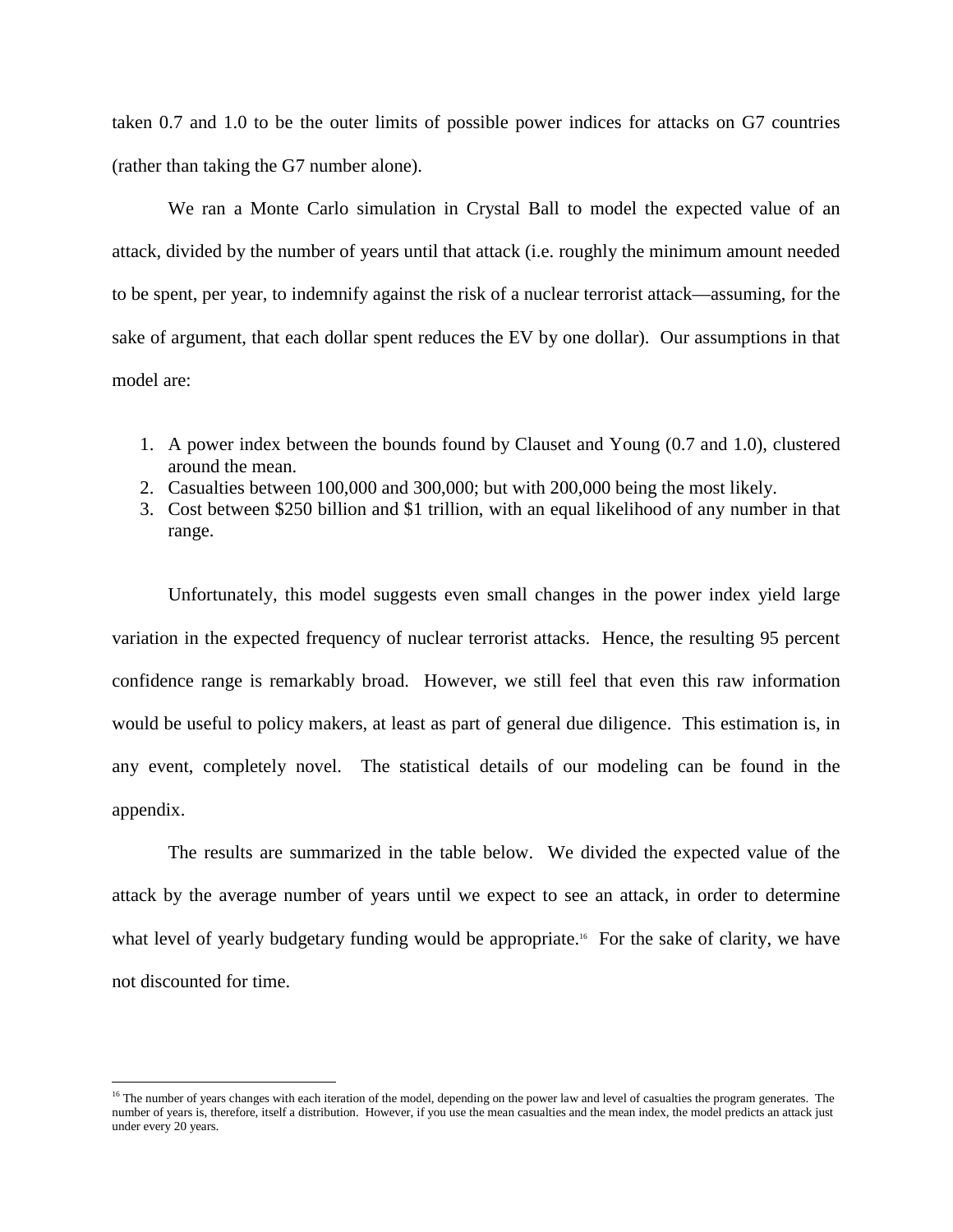If each G7 citizen shares that risk equally, the US would account for 40 percent of the risk (the US has 40 percent of G7 population). However, considering the likely targets of nuclear equipped terrorists, the US is at much greater risk of an attack *per capita* than Japan and Canada. The US probably has more risk *per capita* than France, Britain, Germany, and Italy. Therefore, the US probably faces risk significantly higher than 40 percent of the G7 total.

Table: Expected Value of Nuclear Terrorist Attack Using Power Law, per Year

|                              | Mean           | 95% Confidence Range             |
|------------------------------|----------------|----------------------------------|
| Nuclear Attack in G7 country | \$58 billion   | \$7.3 billion to \$208 billion   |
| 40 Percent of G7 Risk        | \$23.2 billion | \$2.92 billion to \$83.2 billion |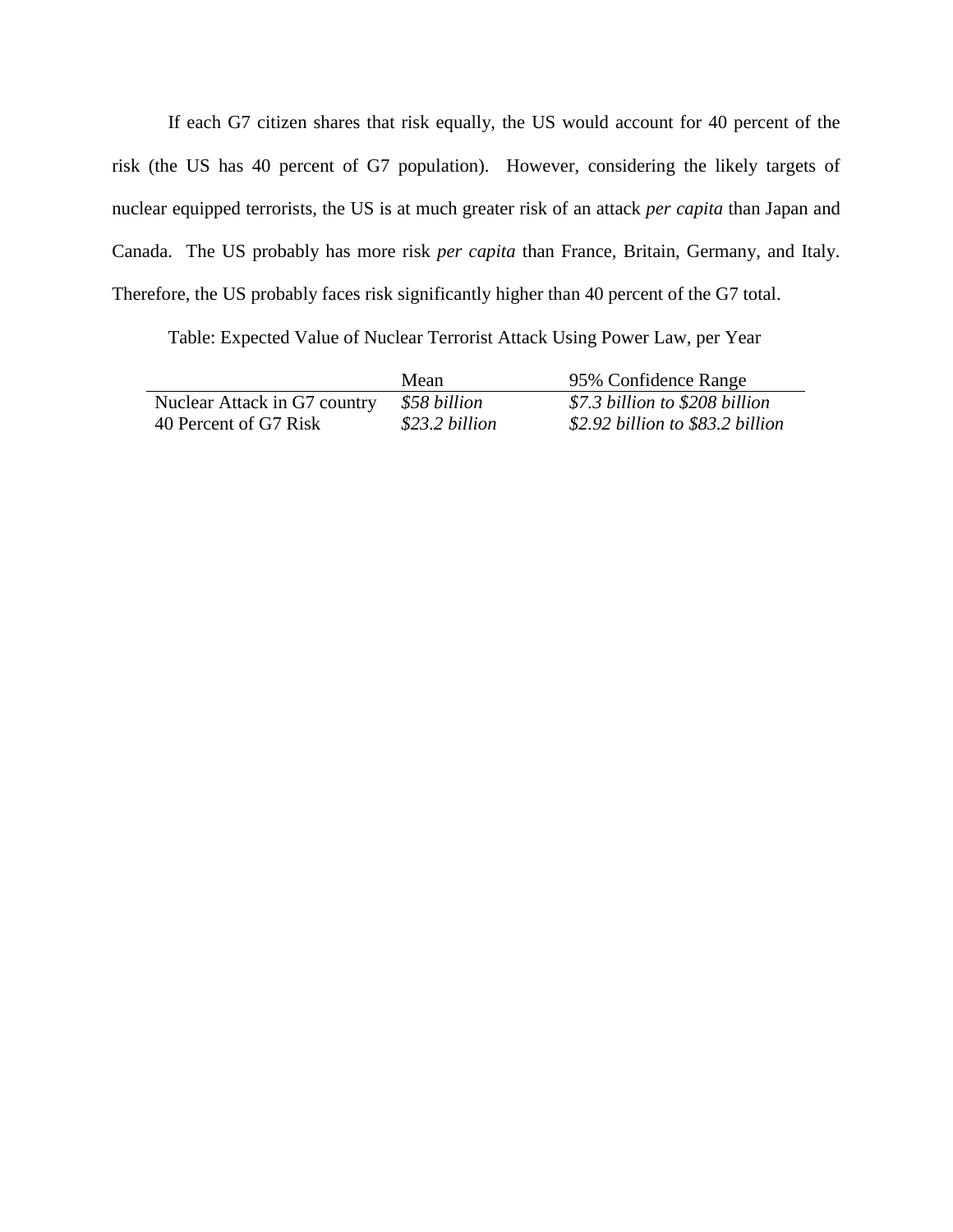#### **II. NUCLEAR THREAT INITIATIVE ESTIMATE**

<u>.</u>

The Nuclear Threat Initiative promotes awareness of the problem of nuclear proliferation, and specifically advocates for accelerating the Nunn-Lugar program, which secures Russian nuclear material from theft. Ted Turner, Senator Sam Nunn, former Secretary of Defense William Perry, and former Kennedy School dean Graham Allison are some of the personalities and experts associated with this venture. NTI does not paint a pretty picture of America's risk of a nuclear terrorist strike.

The Nuclear Threat Initiative estimates that in the next 10 years the probability of a terrorist group having materials or weapons sufficient to carry out a nuclear attack is about 50 percent. Matt Bunn provided this estimate at a news conference at the National Press Club in Harvard University on March 12, 2003, prior to the release of NTI's report titled, *Controlling Nuclear Warheads and Materials*. This report focused on steps to accelerate and strengthen nuclear threat reduction. The report also called for expanding the efforts to address insecure nuclear stockpiles around the globe.

Bunn provided this estimate in view of certain observations. There are hundreds of buildings around the world where the essential ingredients of nuclear weapons are insecure. Once the nuclear material required to make a bomb is obtained, terrorist groups with achievable levels of funding and expertise could make a nuclear bomb using highly enriched uranium. Slamming together two blocks of highly enriched uranium fast enough can make a simple guntype nuclear bomb. Other experts associated with NTI often cite this same 50 percent probability.<sup>17</sup>

<sup>&</sup>lt;sup>17</sup> A high ranking former Defense Department official, now affiliated with NTI but not working for it, has personally given one author this figure off the record. Other NTI affiliates also quote that number.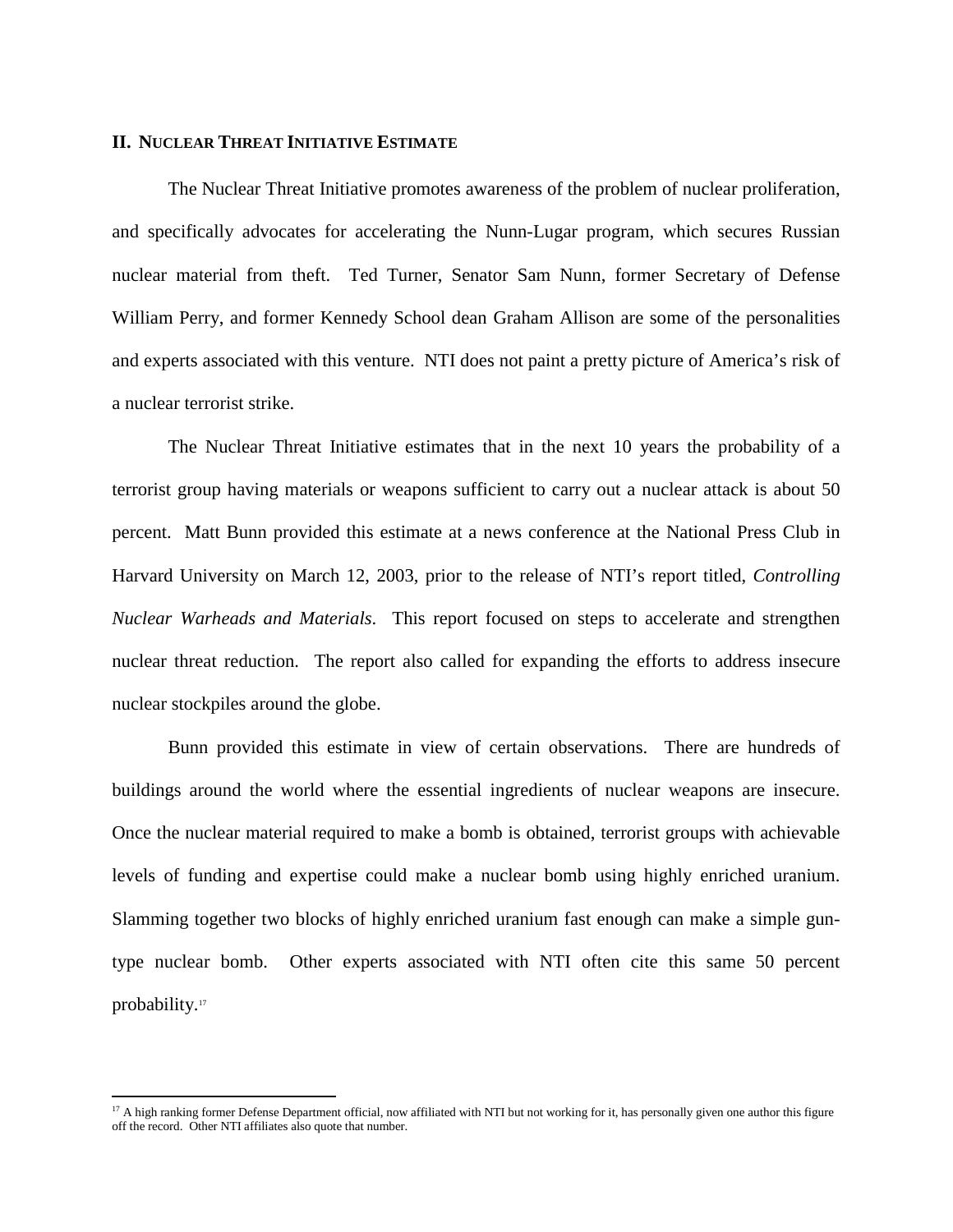This estimate offers us a much more straightforward estimate of the expected value of a nuclear terrorist attack:

$$
EV = (0.5) * Cost_{Nuclear Attack}
$$

Using the same distribution of possible costs we used above (\$250 billion to \$1 trillion, each with an equal probability of obtaining), we again ran a Monte Carlo simulation in Crystal Ball. Our only assumption was:

1. Cost between \$250 billion and \$1 trillion, with an equal likelihood of any number in that range.

The details of this model can be found in the appendix. We took the total expected value and spread it over NTI's 10-year estimate, again declining to discount for time, for the sake of clarity. The results are summarized below:

Table: Expected Value of Nuclear Terrorist Attack Using NTI Estimate, per Year

|                      | Mean           | 95% Confidence Range            |
|----------------------|----------------|---------------------------------|
| Nuclear Attack in US | \$31.3 billion | \$9.3 billion to \$53.3 billion |

In this model, the wide confidence range derives from the wide distribution of the cost estimate.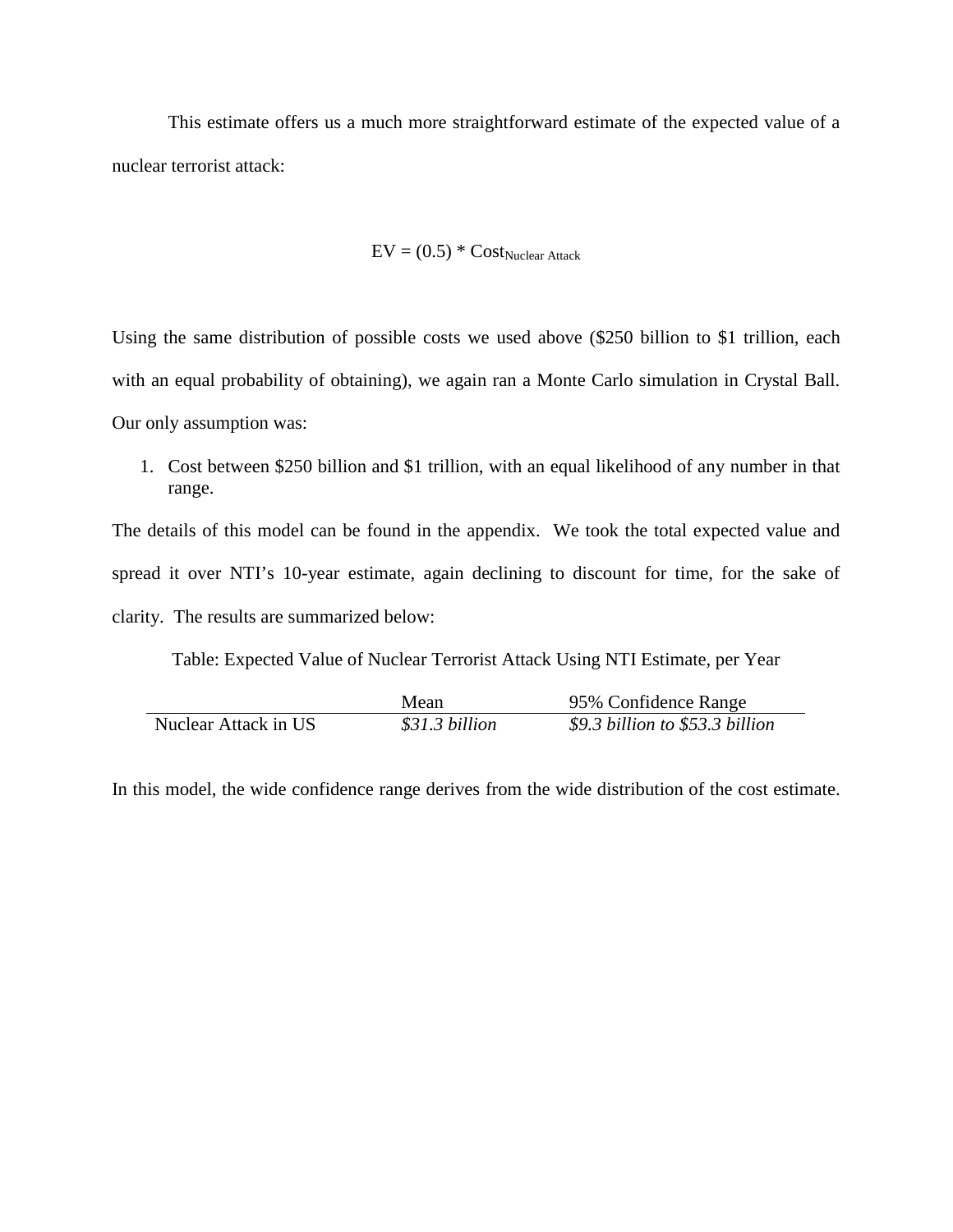#### **III. ESTIMATES FROM THE LUGAR SURVEY OF NUCLEAR AND TERRORISM EXPERTS**

In June 2005, Senator Lugar published the results of a survey that he conducted on various WMD proliferation threats and responses. In this survey Senator Lugar collected the opinions of non-proliferation and national security experts with the intent of discovering consistencies and divergences in their expert opinions on non-proliferation. The experts chosen were men and women who have dedicated their professional careers to the study and practice of preventing weapons of mass destruction and materials from falling into unauthorized hands. Some of the experts were national security leaders in other countries.<sup>18</sup>

Roughly 80 experts responded to the survey. We must emphasize that the experts queried do not represent a random sample of experts; as a result, the data only reflects the beliefs of the experts queried and not the national security community as a whole. In addition, we have done no analysis of the response rate and its possible biases. Thus, the data reflects any biases of the sample.

We contacted Senator Lugar's office to try to obtain the raw, anonymous responses he received. They declined citing privacy concerns. However, the report available online has aggregated data sufficient for our purposes of estimation.19

According to the experts surveyed, the possibility of a WMD attack against a target somewhere in the world is real and increasing over time. Even within the next five years, the chances of such an attack were judged to be substantial. The median estimate of the probability of a nuclear attack during the next 5 years was 10 percent. The average estimate was 16.4 percent. When the time frame was extended to 10 years, the median response doubled to 20 percent and the average response almost doubled to 29.2 percent. By comparison, the estimates

<sup>&</sup>lt;sup>18</sup> Lugar, Senator Richard. *The Lugar Survey On Proliferation Threats and Responses*. The Office of Senator Richard Lugar. Washington, DC, 2004. Can be found at http://lugar.senate.gov.

<sup>&</sup>lt;sup>19</sup> Because we could only use data aggregated in to ranges, or "bins", our means in the appendix differ slightly than Senator Lugar's.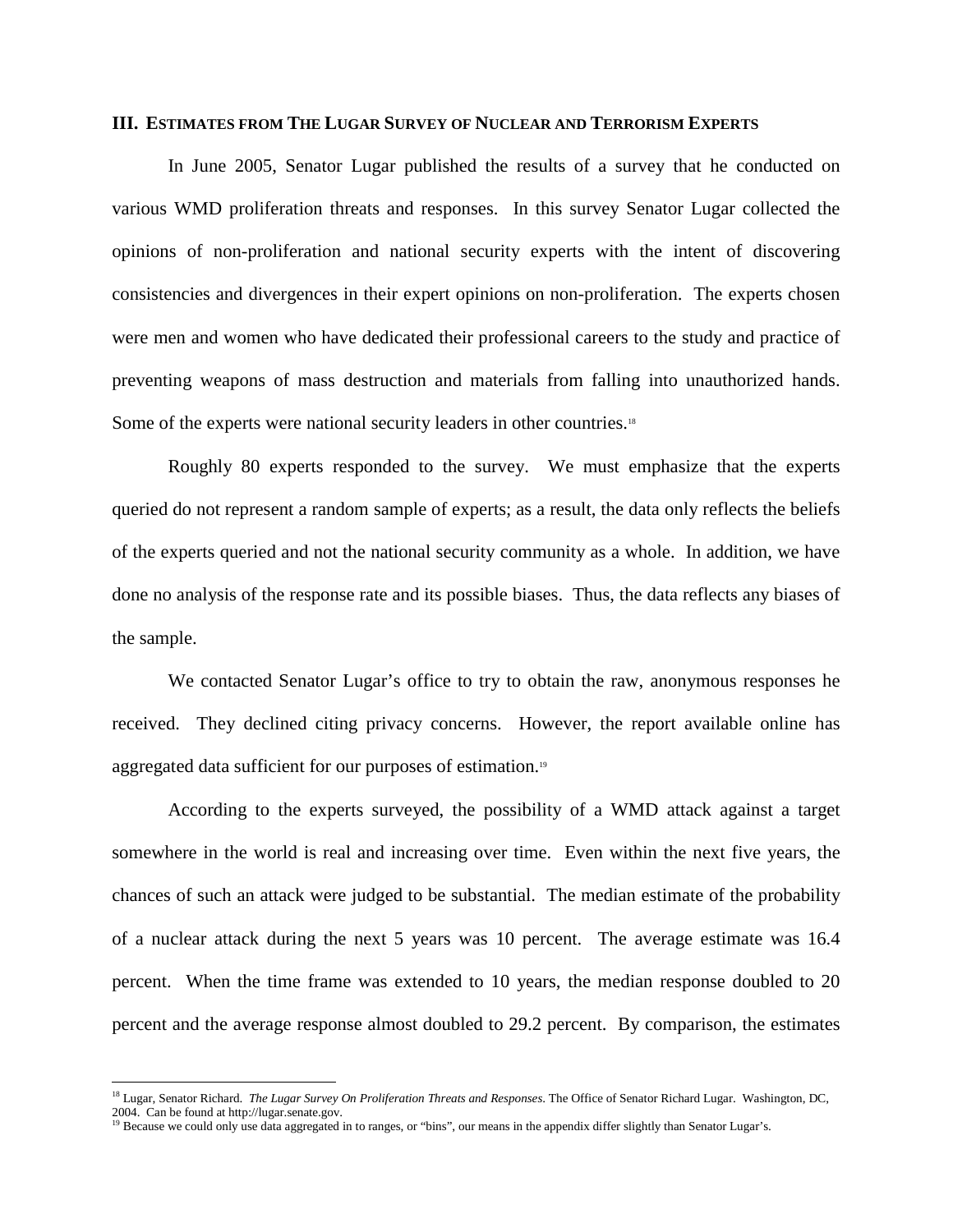of the probability of a biological or chemical attack during the same time periods were each judged to be equal to or only slightly higher than the risk of a nuclear attack.

The group saw the chance of a radiological attack as significantly higher. The median and average estimates of probability were 25 percent and 27.1 percent respectively over the next five years. Over ten years, both the median and the average estimate of probability jumped to 40 percent. The median estimate of the probability of a radiological attack over ten years was twice as high as the estimate for a nuclear or biological attack during the same period.

If one compounds these answers, the chances of some type of WMD attack occurring during the next decade are extremely high. The survey responses suggest that the estimated combined risk of a WMD attack over five years is as high as 50 percent. Over ten years this risk expands to as much as 70 percent. The survey asked specifically:

In your opinion, what is the probability (expressed as a percentage) of an attack involving a nuclear explosion occurring somewhere in the world in the next 5 (10) years?20

We took the aggregated responses from Senator Lugar's survey and created probability models based on them. These are shown in the histograms below. The probability (expressed as a percentage) of an attack is given across the x-axis. The y-axis shows the number of respondents at a particular prediction, translated into a probability. Thus, in both distributions, relatively few people thought there was a zero percent chance of an attack. The highest number of respondents answered between 1 percent and 9 percent; slightly fewer answered between 10 percent and 19 percent; and so on.

<sup>20</sup> Lugar, Senator Richard. *The Lugar Survey On Proliferation Threats and Responses*. The Office of Senator Richard Lugar. Washington, DC, 2004. Can be found at http://lugar.senate.gov.

Later in the survey, fully 79 percent of respondents thought this attack would come from a terrorist group, with the remaining 21 percent predicting a state.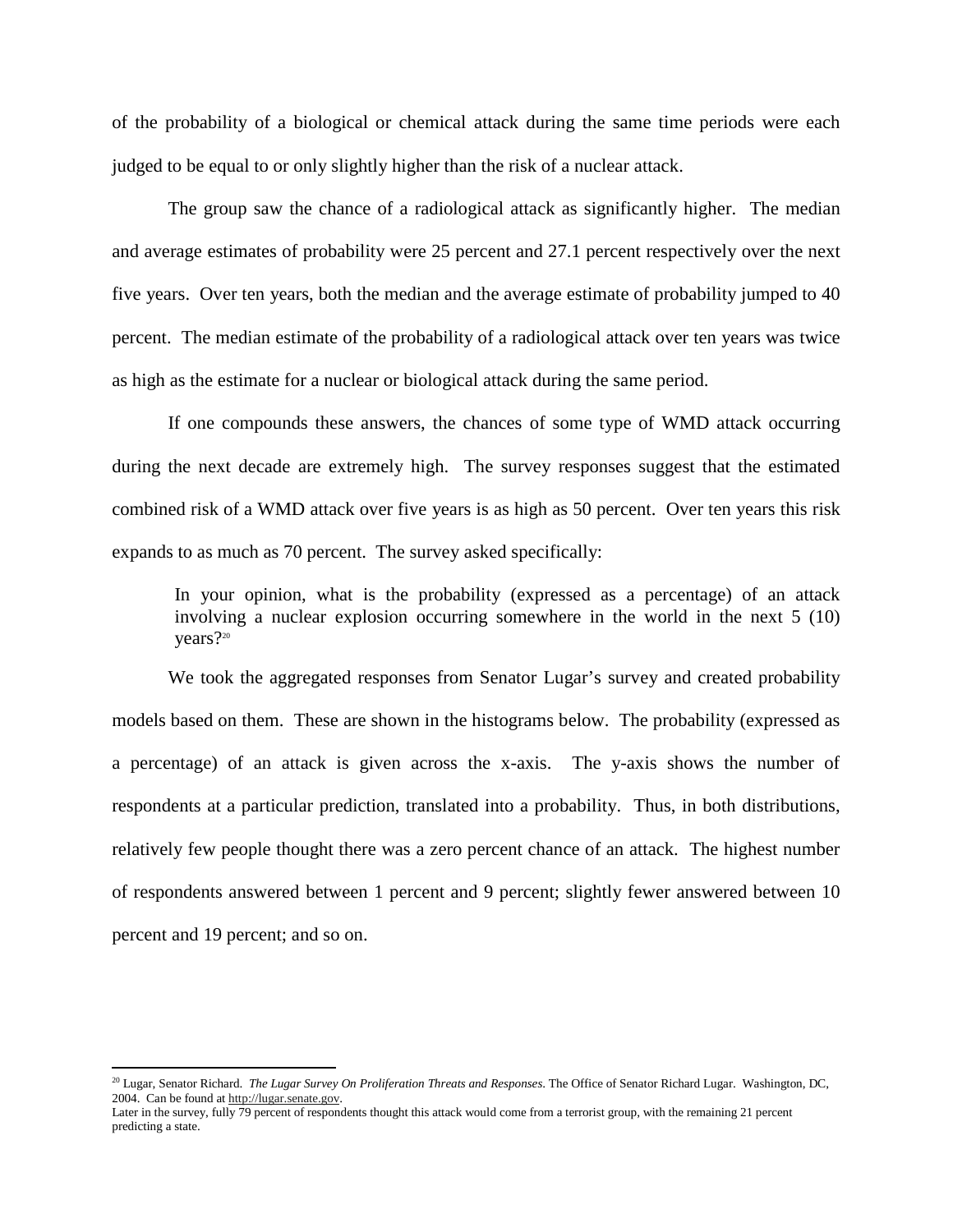



For the cost of the attack, we used the same distribution as we did before. For this Monte Carlo simulation, our assumptions were:

- 1. Cost between \$250 billion and \$1 trillion, with an equal likelihood of any number in that range.
- 2. The probability of an attack as given in the distributions found in the two charts immediately above.

#### *One major caveat*

At first glance, our expected cost distribution seems wildly excessive for this particular model; since the threat of an attack in this survey is global (and not limited to either G7 countries or the US), the cost of the destruction of a city should reflect the lower monetary value of developing nations' cities. For instance, however great the death toll from the 2004 tsunami in South East Asia, the economic damage to the coastal areas was not as great as it would have been in the US because those areas were so underdeveloped.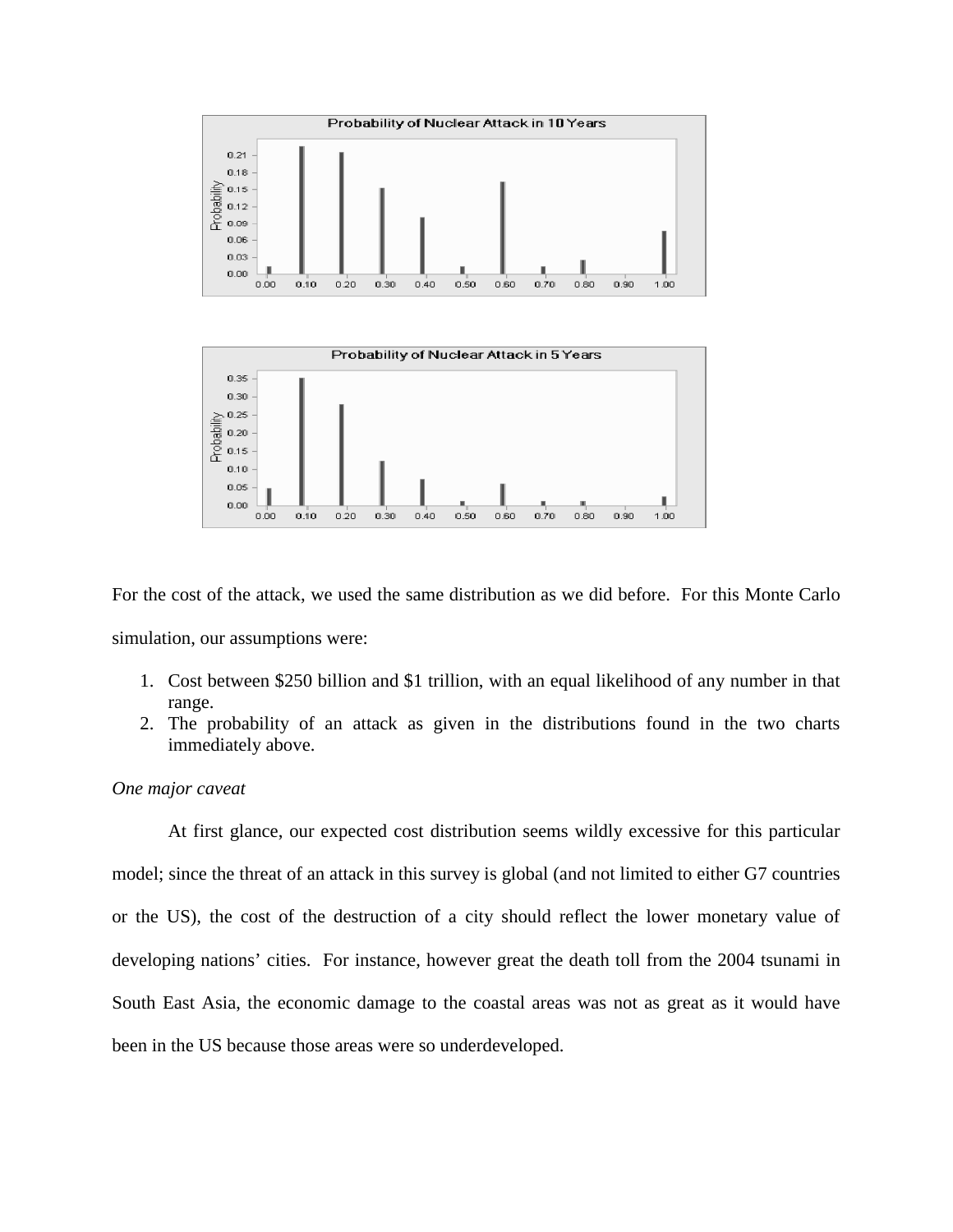Let us propose another interpretation. Since the experts mostly believe that the nuclear detonation will come from terrorists (as noted above) and since nuclear equipped terrorists are only likely to target western (or G7) cities, we can use our standard cost distribution (between \$250 billion and \$1 trillion, with an equal likelihood of any number in that range) to estimate the cost of a G7-level, "expensive" city.

Table: Expected Value of Nuclear Attack Using Lugar Survey Distributions, per Year

|       |                                    | Mean                  | 95% Confidence Range           |
|-------|------------------------------------|-----------------------|--------------------------------|
| Using | "within 5<br>years"                | \$28.9 billion        | \$0 billion to \$85.7 billion  |
|       | distribution                       |                       |                                |
|       | 40 percent of total                | \$11.56 billion       | \$0 billion to \$34.28 billion |
|       | Using "within $10$<br>distribution | years" \$21.9 billion | \$0 billion to \$59.9 billion  |
|       | 40 percent of total                | \$8.76 billion        | \$0 billion to \$23.96 billion |

#### **IV. SUMMARY FINDINGS**

Considering how diverse our sources of data are, and how much uncertainty we build into each model, the suggested yearly expected value is remarkably consistent across models. The expected value of a nuclear attack on an American city, when spread out across the number of years until we expect to see an attack (which varies from model to model) are summarized below:

Table: Summary Conclusions for EV of Nuclear Attack on US City, per Year

| Model                | Mean            | 95% Confidence Range             |
|----------------------|-----------------|----------------------------------|
| Power Law            | \$23.2 billion  | \$2.92 billion to \$83.2 billion |
| <b>NTI Estimate</b>  | \$31.3 billion  | \$9.3 billion to \$53.3 billion  |
| Lugar "5 year" data  | \$11.56 billion | \$0 billion to \$34.28 billion   |
| Lugar "10 year" data | \$8.76 billion  | \$0 billion to \$23.96 billion   |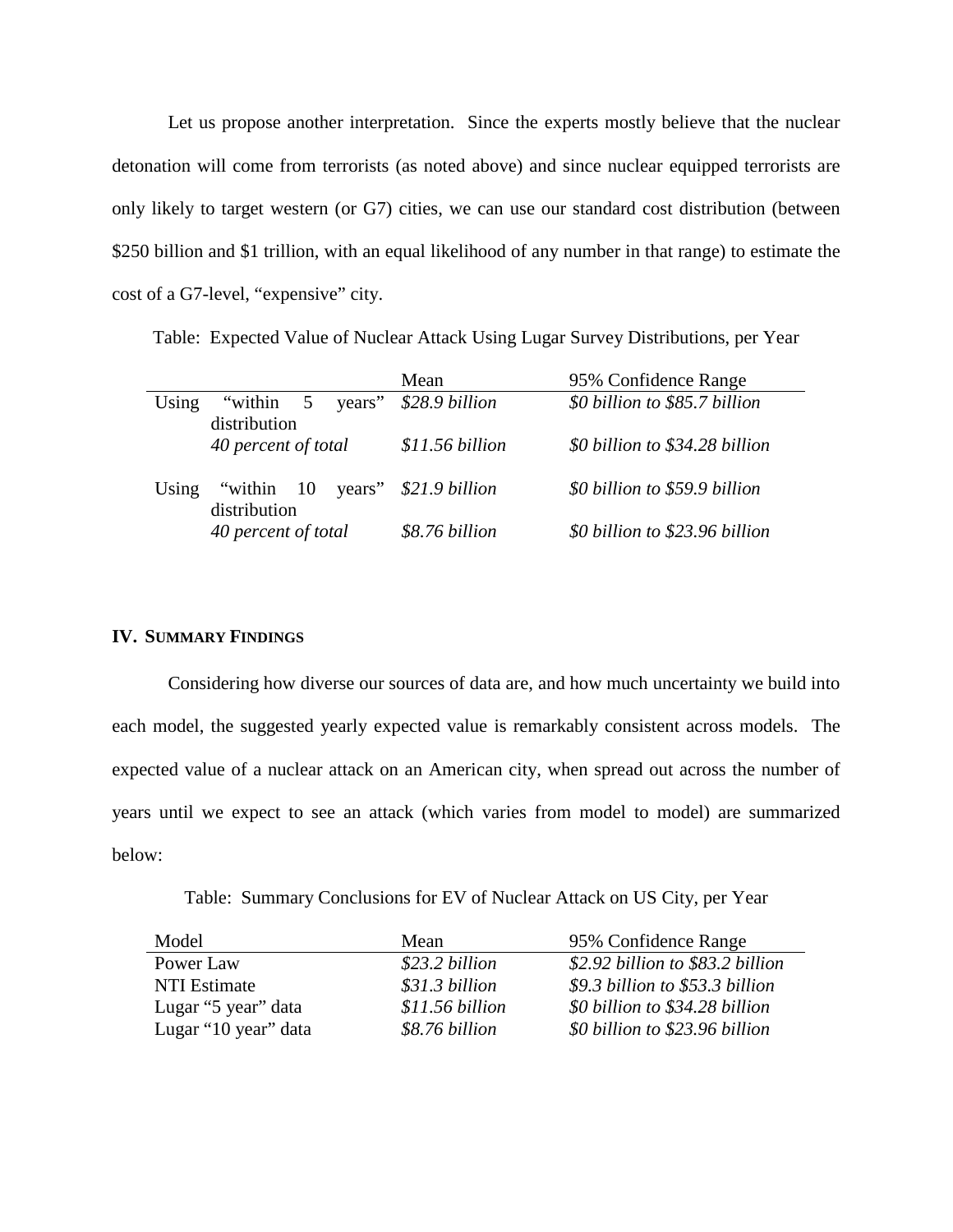### 4. NUCLEAR DETECTION TECHNOLOGY

Technology to detect smuggled nuclear material and weapons is improving dramatically, according to researchers at the national laboratories and defense contractors.<sup>21</sup> Whereas thin layers of lead shielding would thwart radiation detection technology from even five years ago, today's technology has surmounted these technical barriers. Determining the effectiveness of widespread deployment of such detection equipment is still difficult. In particular, estimates of the probability of successfully detecting smuggled radioactive materials are either non-existent, or are classified. We are left to describe the promising technology now being developed, and their prospects for use in a national, integrated network to detect illegal nuclear materials.

Research is located in several clusters. The DHS Science and Technology Directorate guides federal, state, and local government policy to prevent Nuclear, Chemical, Biological and Radiological (NCBR) materials and weapons from entering the country. DHS also stimulates the dissemination of nuclear detection technology from technology developers to technology consumers (mainly through its large state and local grant program).

Lawrence Livermore National Laboratory (LLNL) leads the federal government's research on nuclear detection technology. LLNL's Detection and Tracking System uses dispersed sensors to track nuclear material traveling along ground transportation corridors in the U.S. It consists of a network of detectors linked by wireless communication to a central monitoring station. These detectors contain sensors that measure gamma rays and neutrons, two signatures of nuclear material. As a potential threat moves through this network, not only are

<sup>&</sup>lt;sup>21</sup> http://www.llnl.gov/str/September04/Labov.html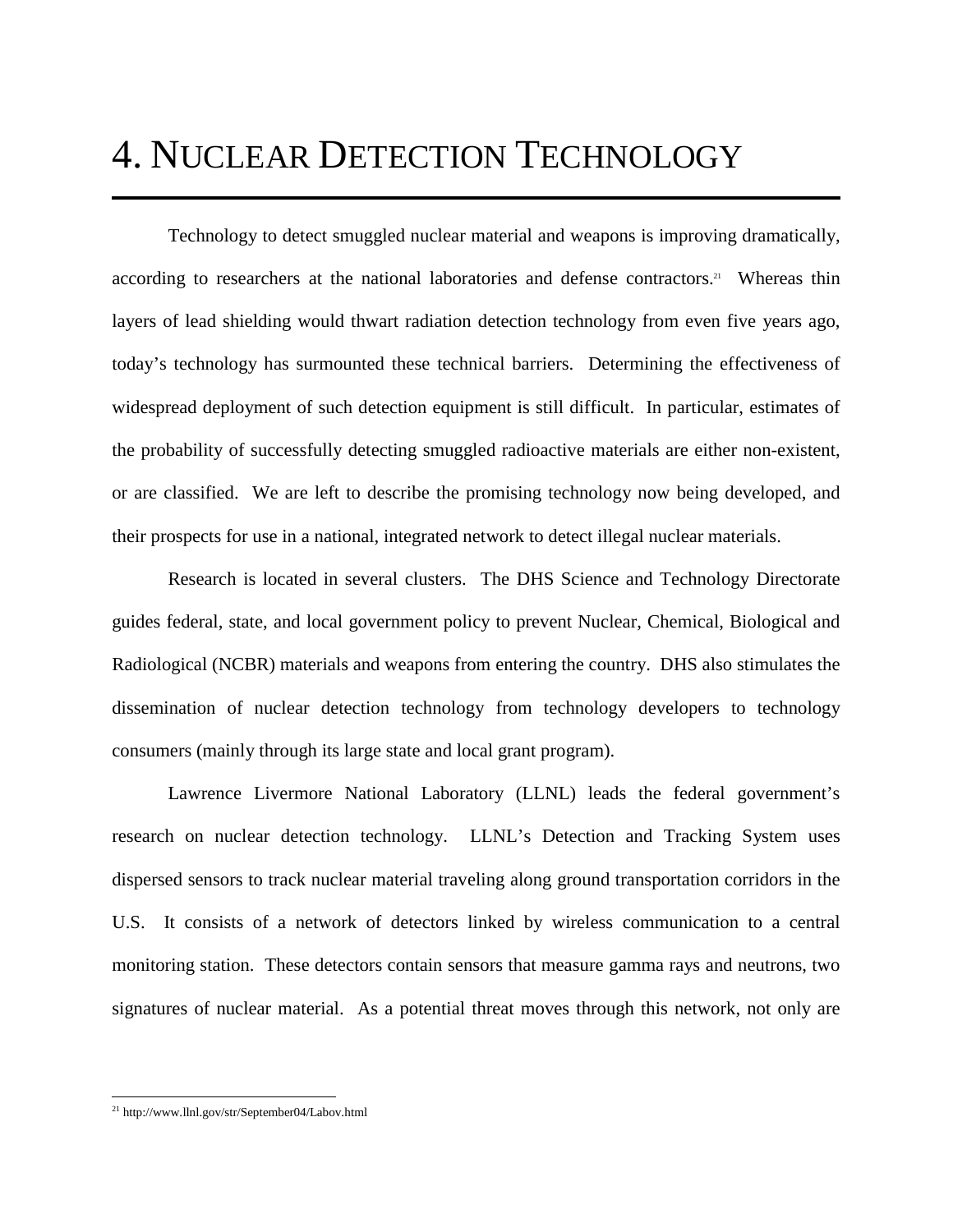monitors alerted, but also the system extrapolates likely destinations of the vehicle—helping law enforcement intercept the threat.<sup>22</sup>

As the name suggests, the strength of detection networks is in their networked nature. A nuclear signal's strength diminishes exponentially as it is positioned progressively further away from the detector. Networking increases the potential of each sensor to facilitate detection. For example, if the sensors are set for 350 counts per second, and a device that emits 50 counts per second passes through the sensor, the 300 counts per second from the background radiation will combine with the 50 from the device, alerting the sensor. If another sensor is activated, monitors can extrapolate the path of potential hazards. However, in spite of such innovations, the technology is not "intelligent" enough. The sensors used on detection networks are not always able to distinguish threatening targets from normal background radiation that is not being used for nuclear terrorism. The real sensors put into place are more complicated than the models; calculating algorithms for 100 sensors requires great computing power.23

Last year, the Washington Post reported on an investigation into the effectiveness of such systems. According to the article, ABC News was able to successfully import depleted uranium into the country in lead containers. Depleted uranium "can be legally imported and gives off a radiation signature similar to that of highly enriched uranium."<sup>24</sup>

Cargo container screening is also a LLNL developed technology. A facility called ICONEX is part of an attempt to detect WMD's and dirty bombs. It was designed for the purpose of testing radiation detection technology against realistic threats. This facility helps various agencies with cargo screening. A system called ARAM (Adaptable Radiation Area Monitor) is a very sensitive portable detection system that is ideal for monitoring relatively small movable

<sup>22</sup> http://rdc.llnl.gov/rdp/urban\_defense.html

<sup>23</sup> http://www.llnl.gov/str/JulAug01/Hills.html

<sup>&</sup>lt;sup>24</sup> "Deficiencies in US Screening of Cargo are Acknowledged," Washington Post, 15 October 2004, A 21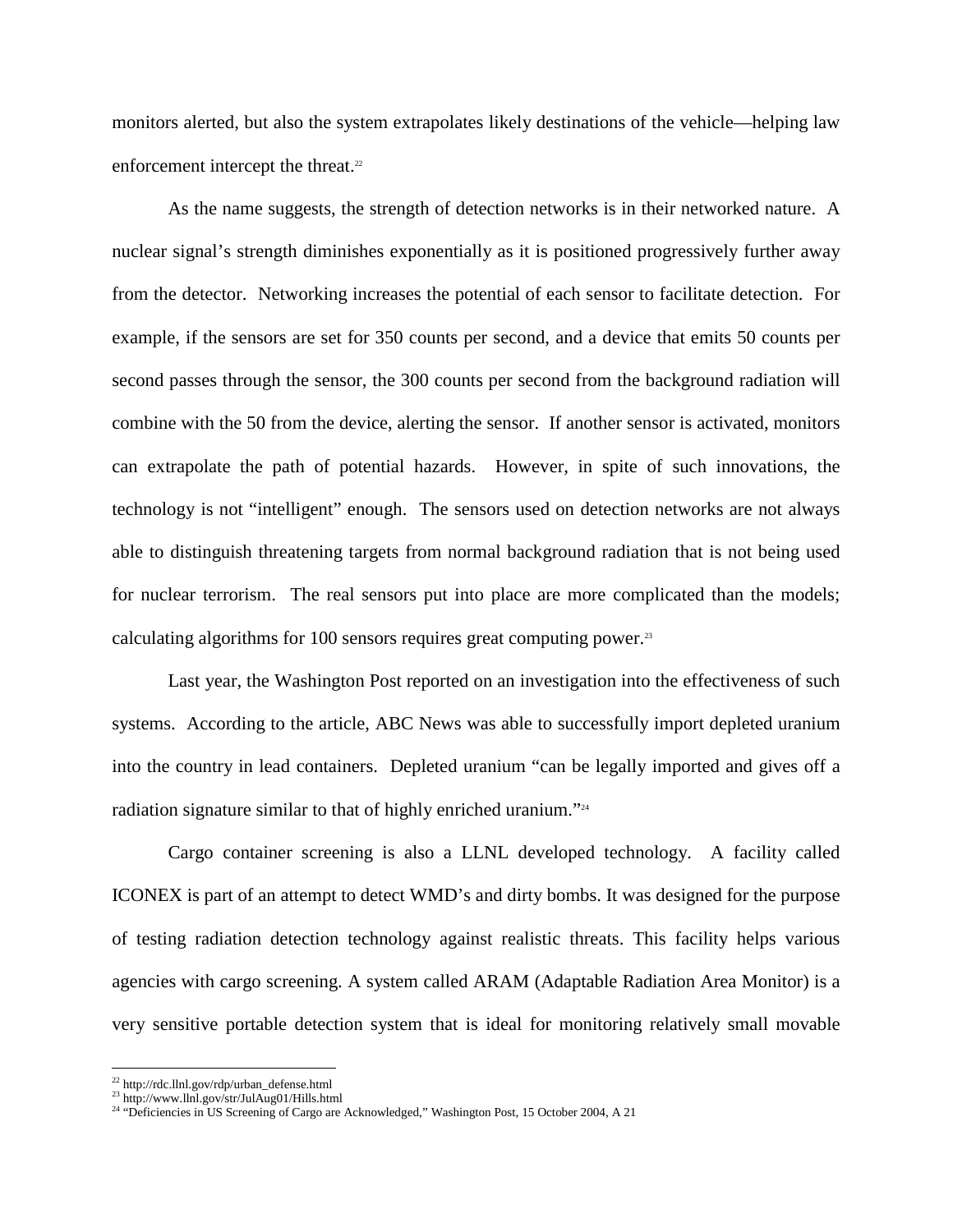items, such as cargo. The ARAM system currently designed screens objects that pass by a portal and detects any radionuclides that may be present.<sup>25</sup>

<sup>-</sup><sup>25</sup> http://rdc.llnl.gov/rdp/intermodal.html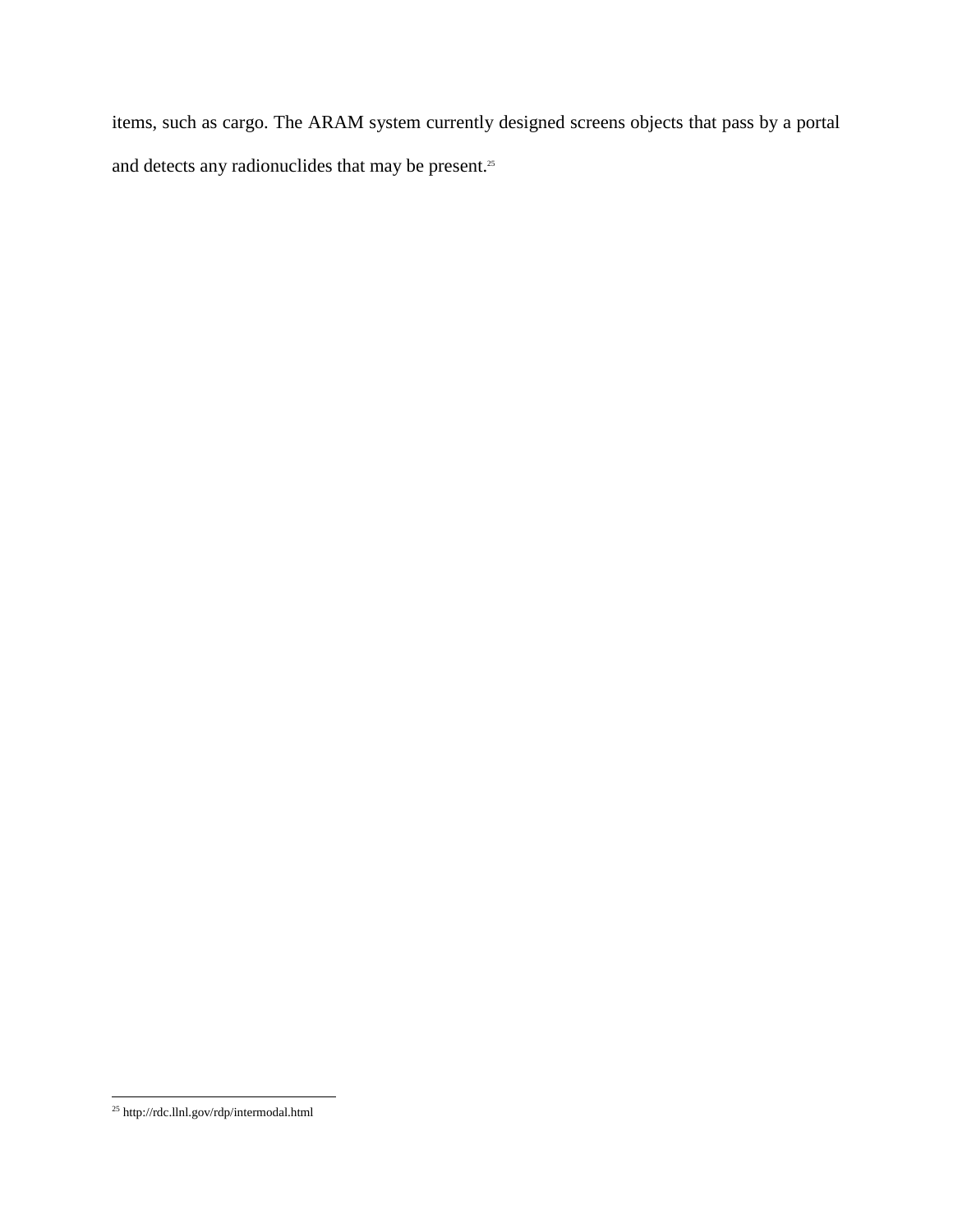## 5. EVALUATING SPENDING DECISIONS USING EV ESTIMATES: A COST-BENEFIT ANALYSIS APPROACH

 So far in this report we have presented a range of estimations of the expected value of a terrorist nuclear attack calculated using various estimates of the probability and cost of such an attack. We have also described DHS' current spending on the effort to thwart a nuclear attack and have reviewed developing technologies that are available to DHS in this pursuit. In this section, we attempt to address the question of how we can use estimations of the expected value of an attack combined with estimations of the effectiveness of various technologies to make decisions about future spending.26

 While we initially hoped to provide an assessment of whether DHS' current spending regime makes sense given the current threat, a lack of public data on the effectiveness of many of the technologies being pursued prevented us from undertaking such a comprehensive analysis. As an alternative analysis, we will undertake an exercise to evaluate a spending decision on one particular type of technology for which effectiveness estimates are available: active neutron interrogation of cargo containers. We hope that this analysis will be useful insofar as it presents a framework that can be utilized to help inform future spending decisions. It also gives us an opportunity to gauge how sensitive spending decisions may be to the range of expected value estimates we've presented.

The hypothetical spending decision we evaluate is as follows: Should DHS invest in a comprehensive active neutron interrogation program for all U.S.-bound cargo containers? That

 $^{26}$  In Section 3 we made an assumption that each dollar spent on nuclear attack prevention would lower the expected value of an attack by one dollar. Here we relax this assumption and begin to look at how we can utilize estimates of the actual effectiveness of technologies to inform spending decisions.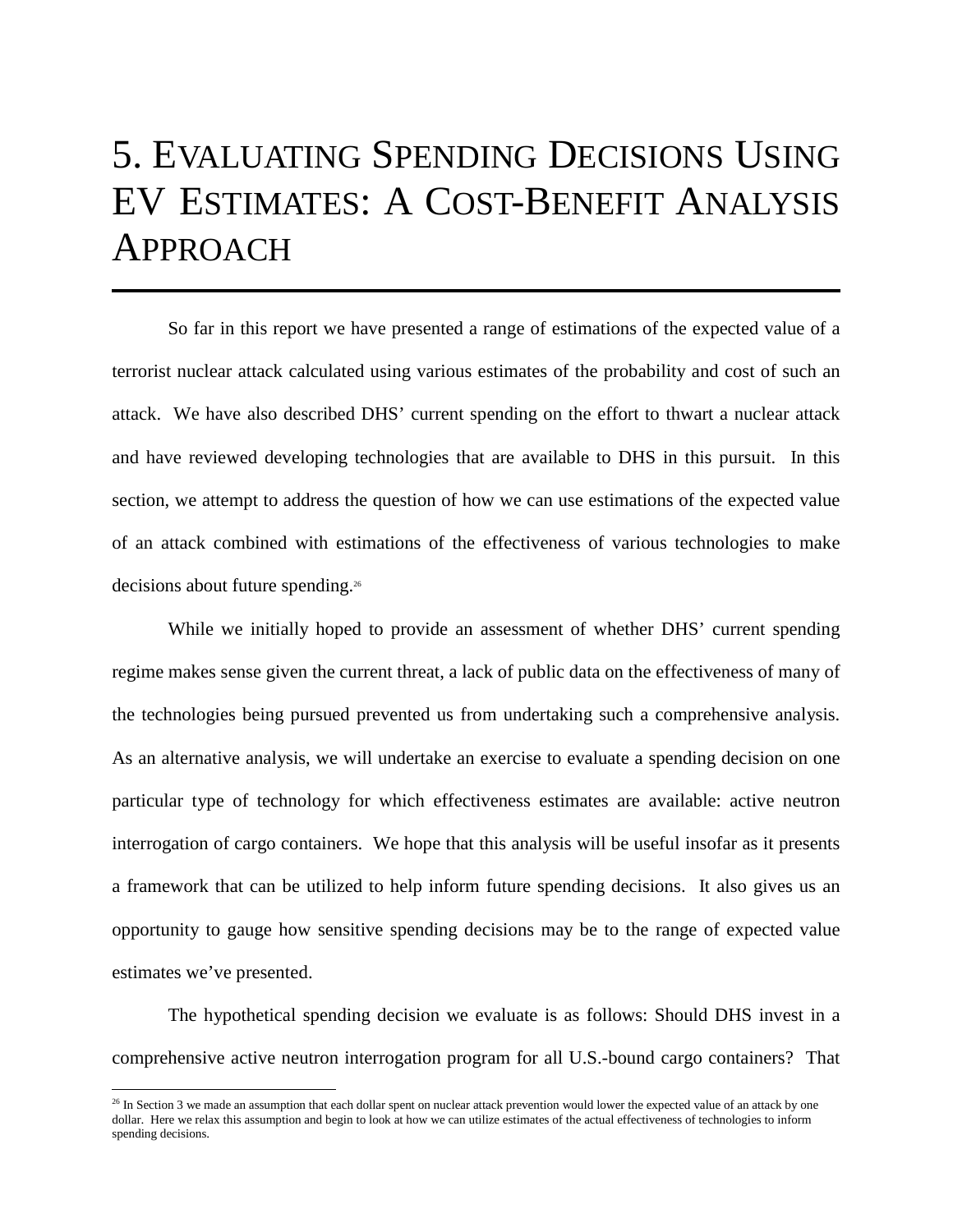is, should DHS ensure that each and every cargo containers bound for entry into the U.S. is screened for nuclear weapons? We have selected this question because estimates for the cost and effectiveness of such a program are available in a 2003 report prepared by Abt Associates for the Department of Transportation. The report estimates that such a program, which would require installing active neutron detection devices at 100 major ports around the world, would cost approximately 10 billion dollars a year and would reduce the probability of a nuclear weapon hidden in a cargo container arriving in the U.S. to about 9 percent.<sup>27</sup>

Before presenting the analysis we must make a number of important qualifications. First and foremost, we realize that as a matter of political feasibility, it is unlikely that DHS would single-handedly foot the bill for the installation and operation of detection devices in foreign ports. It seems more likely that the U.S. would share the costs of such a project with other nations also subject to the threat of a nuclear attack or that port operators themselves would be made to bear the project costs since the threat of nuclear attack might be seen as a negative externality of trade that private industry should be made to internalize. We will suspend our disbelief on the political feasibility of this decision so that we may go through the exercise of evaluating it from a cost benefit perspective.

Our second qualification is that, for the sake of being able to compare the probability of a nuclear attack before instituting this comprehensive screening program with the 9 percent postprogram probability, we must assume that cargo containers are the only means by which a nuclear weapon could arrive in the U.S. Again, this assumption is not likely to hold in the real world, but we make it for the purposes of this analysis.

Finally, we must reiterate that all of the parameters we use in our calculations (from the EV estimates we have already forecasted to the Abt report's figures) are quite crudely estimated

<sup>&</sup>lt;sup>27</sup> Clark C. Abt, "The Economic Impact of Nuclear Terrorist Attacks on Freight Transport Systems in an Age of Seaport Vulnerability," Prepared for DOT, April 2003. Available at: http://www.abtassociates.com/reports/ES-Economic\_Impact\_of\_Nuclear\_Terrorist\_Attacks.pdf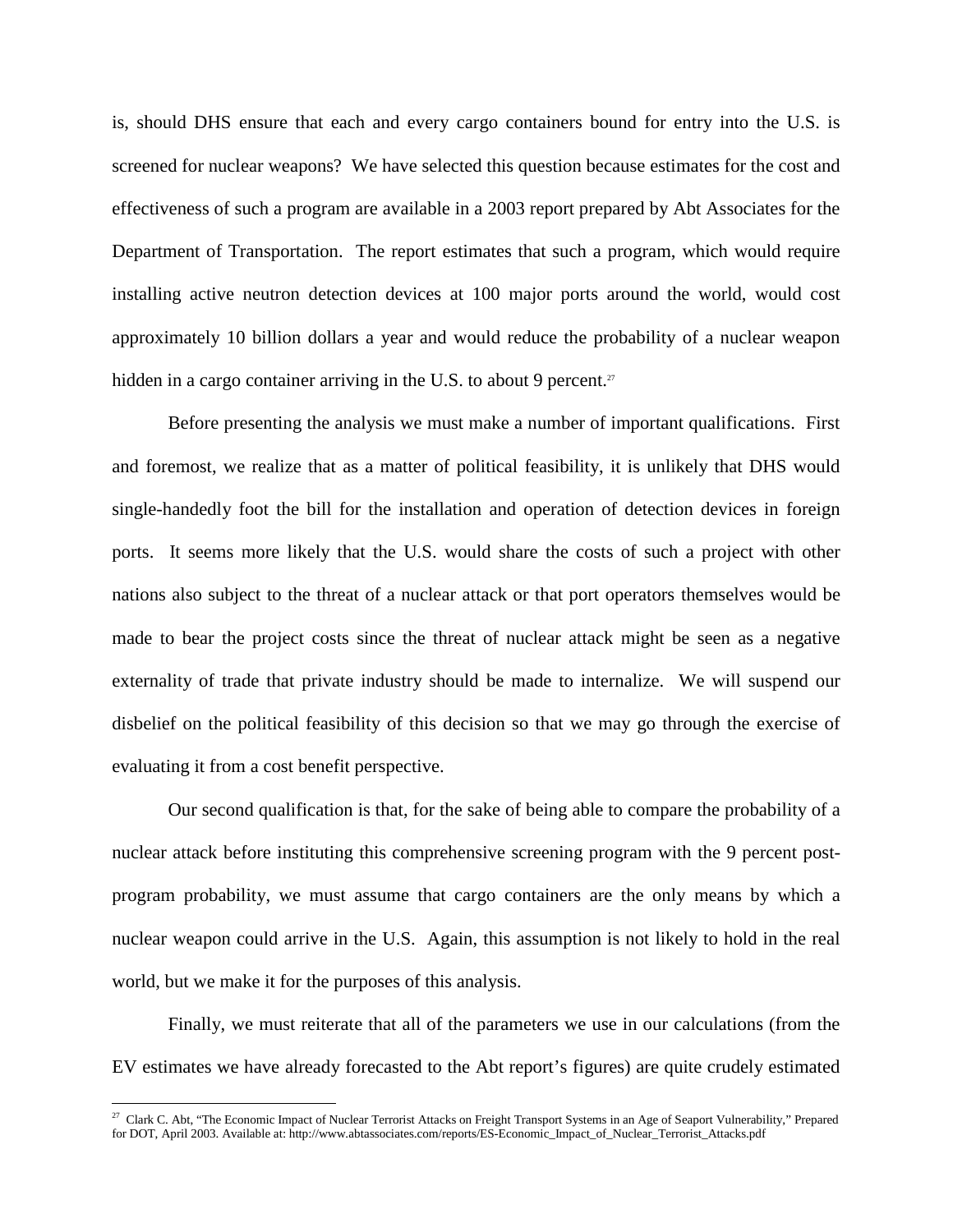and that, as a result, the accuracy of the analysis is highly questionable. Again, we hope that the analysis will be useful as an illustration of how expected value estimates may help inform spending decisions in the future.

Our mode of analysis is a relatively simple application of cost-benefit analysis. We limit our analysis to the ten-year time frame used in the Lugar and NTI probability estimates. We start by calculating the expected value of an attack without investing in comprehensive cargo screening. We calculate both a best-case scenario, in which we use low-end point estimates of the probability and cost of an attack, and a worst-case scenario, in which we use high-end point estimates for both parameters. Next, we calculate the expected value of an attack after implementation of the comprehensive cargo-screening program, which lowers the probability of an attack to 9 percent. Again, we calculate a best-case scenario, which assumes a low-end estimate for the cost of an attack, and a worst-case scenario, which assumes a high-end estimate for the cost of an attack. At this point we subtract the expected value of an attack given that the program is implemented from the expected value of an attack in the absence of the program. The difference between the expected values is the benefits of the program *in terms of avoided expected costs from an attack*. To calculate the net benefits of the program, we simply subtract the program costs (10 billion dollars/year for 10 years) from the benefits. If the net benefits are positive, the program should be implemented.

In shorthand:

Where:

Net Benefits of Program = Program Benefits – Program Costs Program Benefits =  $EV|$  no program -  $EV|$  program Program Costs  $= 10$  billion dollars/year  $* 10$  years

Our calculations of the worst-case and best-case scenarios are as follows: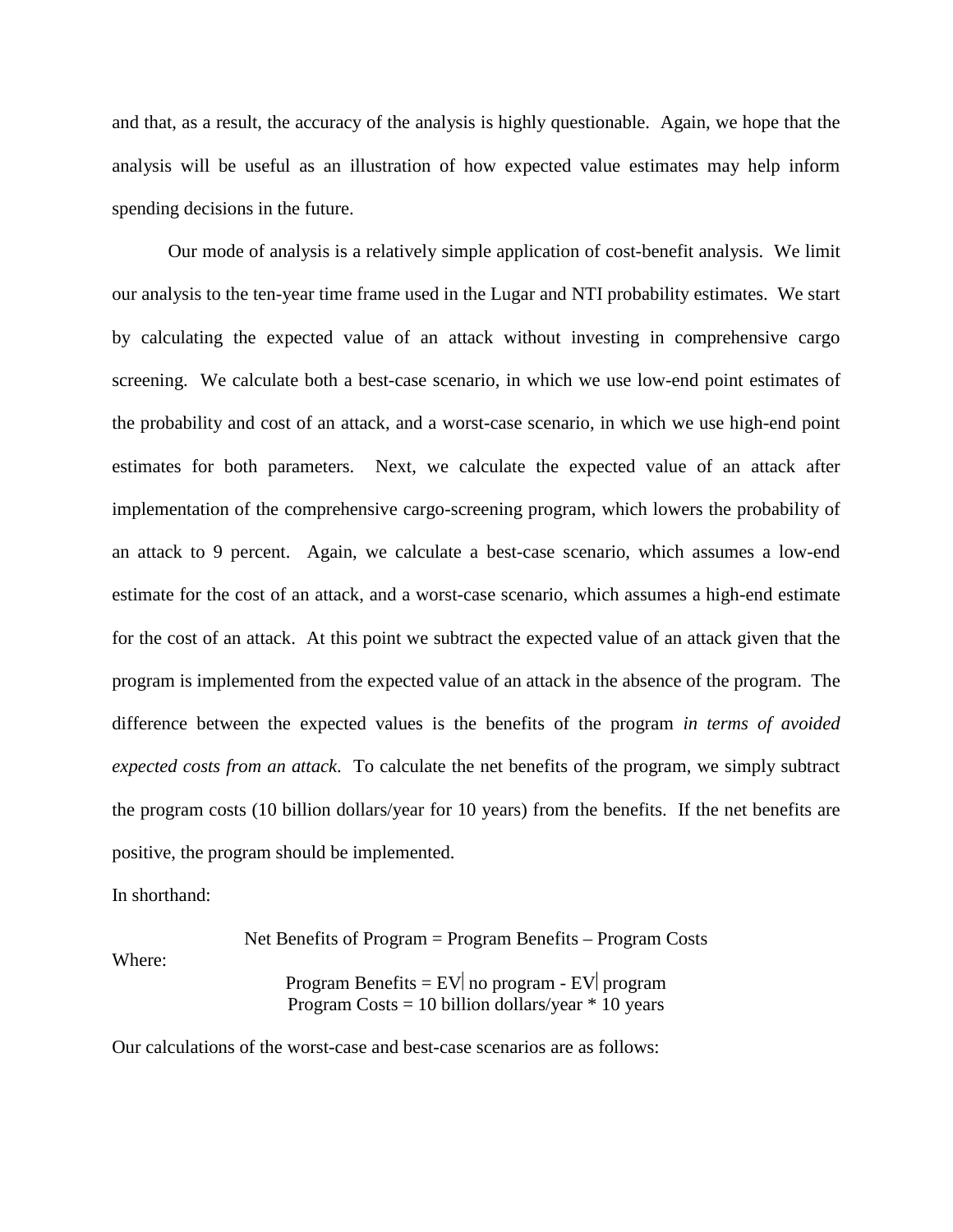Worst-case scenario (uses probability estimate from NTI and high cost of attack):

> EV no program = Probability of attack  $*$  cost of attack  $= .5 * 1$  trillion dollars  $= 500$  billion dollars EV program = Probability of attack  $*$  cost of attack  $= .09 * 1$  trillion dollars = 90 billion dollars Program Benefits =  $EV|$  no program -  $EV|$  program = 500 billion dollars – 90 billion dollars  $= 410$  billion dollars Program Costs  $= 10$  billion dollars/year  $* 10$  years  $= 100$  billion dollars Net Benefits = Program Benefits – Program Costs  $= 410$  billion dollars – 100 billion dollars

 $= 310$  billion dollars

Best-case scenario (uses probability estimate from Lugar survey and low cost of attack):

> EV no program = Probability of attack  $*$  cost of attack  $= .35 * 250$  billion dollars  $= 87.5$  billion dollars

EV program = Probability of attack  $*$  cost of attack  $= .09 * 250$  billion dollars  $= 22.5$  billion dollars

Program Benefits =  $EV|$  no program -  $EV|$  program  $= 87.5$  billion dollars  $- 22.5$  billion dollars  $= 65$  billion dollars

Program Costs  $= 10$  billion dollars/year  $* 10$  years  $= 100$  billion dollars

Net Benefits = Program Benefits – Program Costs  $= 65$  billion dollars – 100 billion dollars  $=$  -35 billion dollars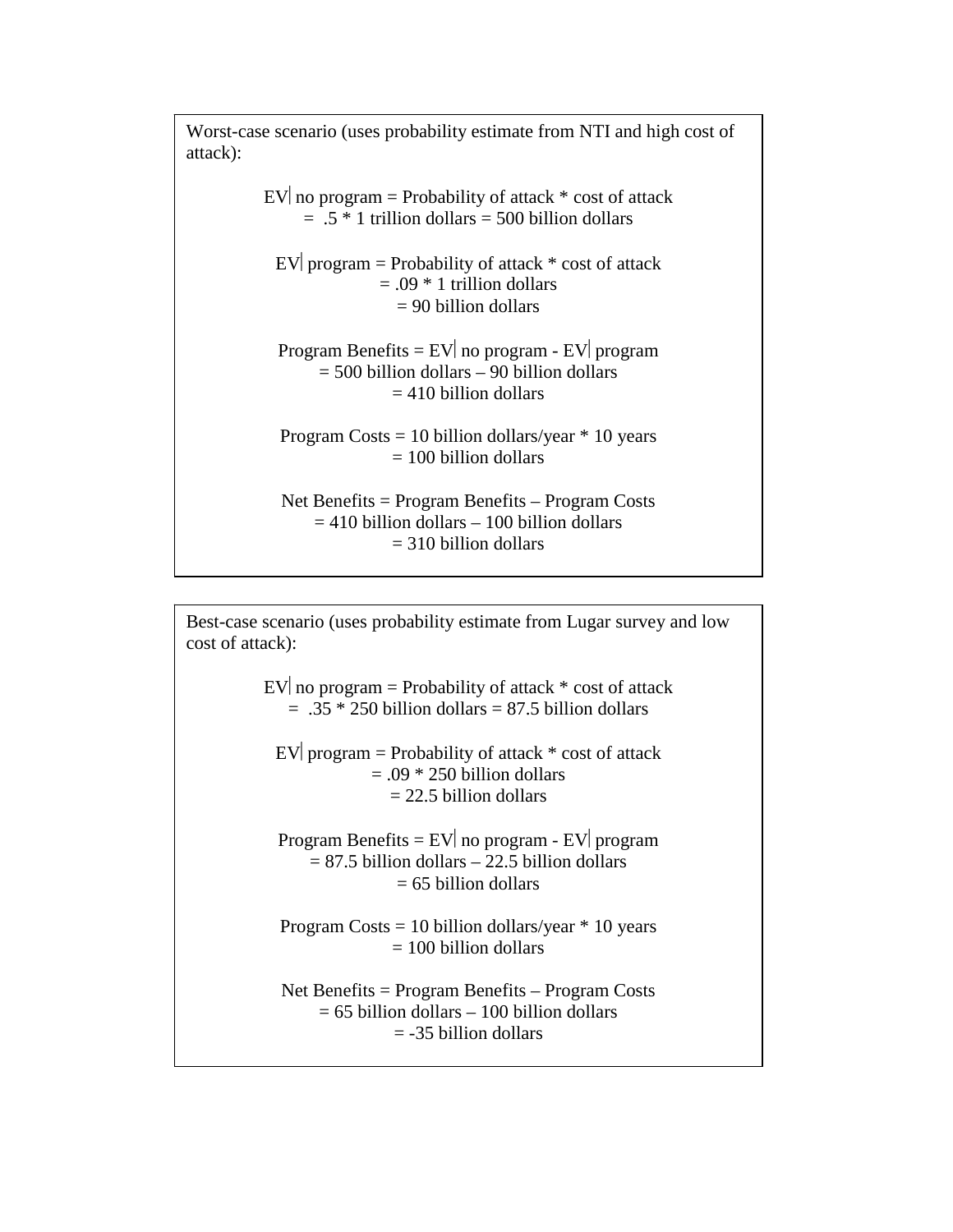Our worst-case scenario analysis shows that the net benefits of comprehensive cargo screening are positive and that the 100 billion dollar program is therefore a worthwhile investment. In the best-case scenario analysis, however, net benefits are negative and the program is not worthwhile.

 Again we wish to emphasize that we've walked through these calculations primarily as a thought experiment in order to illustrate how a cost benefit analysis framework can make use of expected value estimates to help guide spending decisions. The fact that our worst-case scenario suggests that the proposed spending program is worthwhile while the best-case scenario leads us to the opposite conclusion is illuminating. The contradictory results show that analyses of spending decisions will be quite sensitive to risk estimates. Though we did not vary the estimate of the program effectiveness, it is obvious that this is also a key parameter and the estimation of this figure will greatly impact our analysis.

We hope that our discussion calls attention to the fact that further refinement of risk estimates will greatly benefit decision makers' ability to make well-informed choices about homeland security investments. Also, estimates of the effectiveness of various technologies are currently lacking (or are simply not made publicly available) and such estimates would also greatly improve our capability to make sensible spending decisions.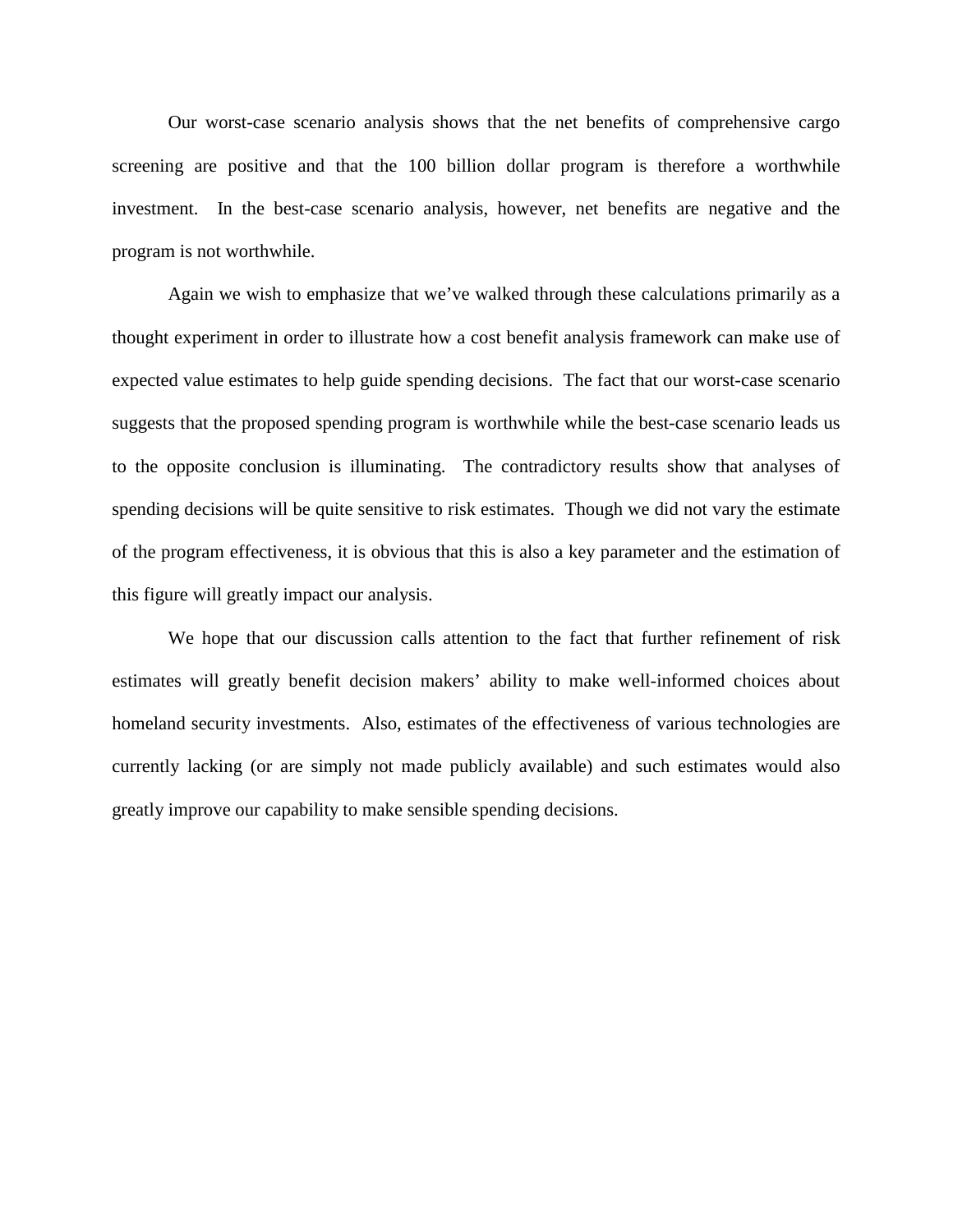## 6. BIBLIOGRAPHY

Abt, Clark, C, "The Economic Impact of Nuclear Terrorist Attacks on Freight Transport Systems in an Age of Seaport Vulnerability," Prepared for DOT, April 2003. <http://www.abtassociates.com/reports/ES-Economic\_Impact\_of\_Nuclear\_Terrorist\_Attacks.pdf>, accessed December 1, 2004.

Clauset, Aaron and Maxwell Young, "Scale Invariance in Global Terrorism." arXiv:physics/0502014 v2 1 May 2005.

Department of Energy, "Budget Highlights: Department of Energy FY2006 Congressional Budget Request", Office of Management, Budget and Evaluation, Department of Energy, February 2003, pg. 29. <http://www.mbe.doe.gov/budget/06budget/Content/Highlights/06\_highlights.pdf>, accessed December 1, 2004.

Department of Homeland Security Strategic Goals, available on <http://www.dhs.gov/dhspublic/interapp/editorial/editorial\_0413.xml>, accessed December 6, 2005.

Department of Homeland Security, "Budget-in-Brief", Fiscal Year 2006, available on <http://www.dhs.gov/dhspublic/interweb/assetlibrary/Budget\_BIB-FY2006.pdf>, accessed December 1, 2004.

Dougan, Arden. "Intermodal Cargo Container Evaluation and Experimental Facility." <http://rdc.llnl.gov/rdp/intermodal.html>, accessed December 3, 2005.

H. R. 2360, 109<sup>th</sup> US Congress, "An Act Making Appropriations for the Department of Homeland Security for the Fiscal Year ending September 30, 2006 and for other purposes," Public Law as of October  $18<sup>th</sup>$ , 2005.

*Last Best Chance* Film, Nuclear Threat Initiative, 2005.

Lee, Christopher. "Deficiencies in US Screening of Cargo are Acknowledged," Washington Post,15 October 2004, A 21.

Lugar, Senator Richard, Nunn-Lugar Report 2005, Office of Senator Richard Lugar, available on <http://lugar.senate.gov/reports/Nunn-Lugar\_Report\_2005.pdf>, accessed December 6, 2005.

Lugar, Senator Richard, "The Lugar Survey On Proliferation Threats and Responses", The Office of Senator Richard Lugar, Washington, DC, 2004. <http://lugar.senate.gov>, accessed December 1, 2004.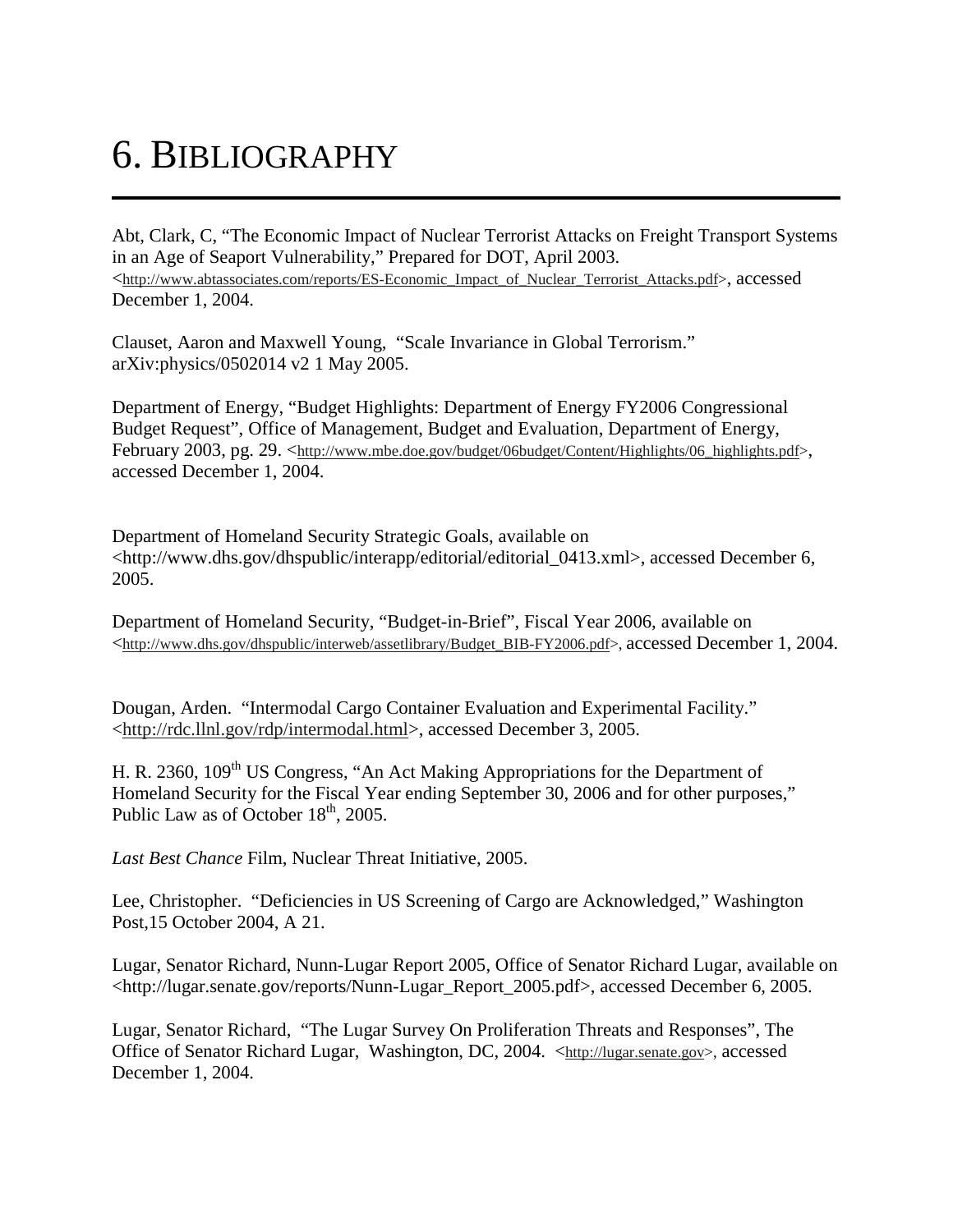Parker, Ann. "Sensing for Danger" <http://www.llnl.gov/str/JulAug01/Hills.html>, accessed December 3, 2005.

Rennie, Gabriele. "Radiation Detection on the Front Lines" <http://www.llnl.gov/str/September04/Labov.html>, accessed December 4, 2005.

Sokkappa, Padmini. "Radiation Detector Sensor Networks for Urban Defense" <http://rdc.llnl.gov/rdp/urban\_defense.html>, accessed December 4, 2005.